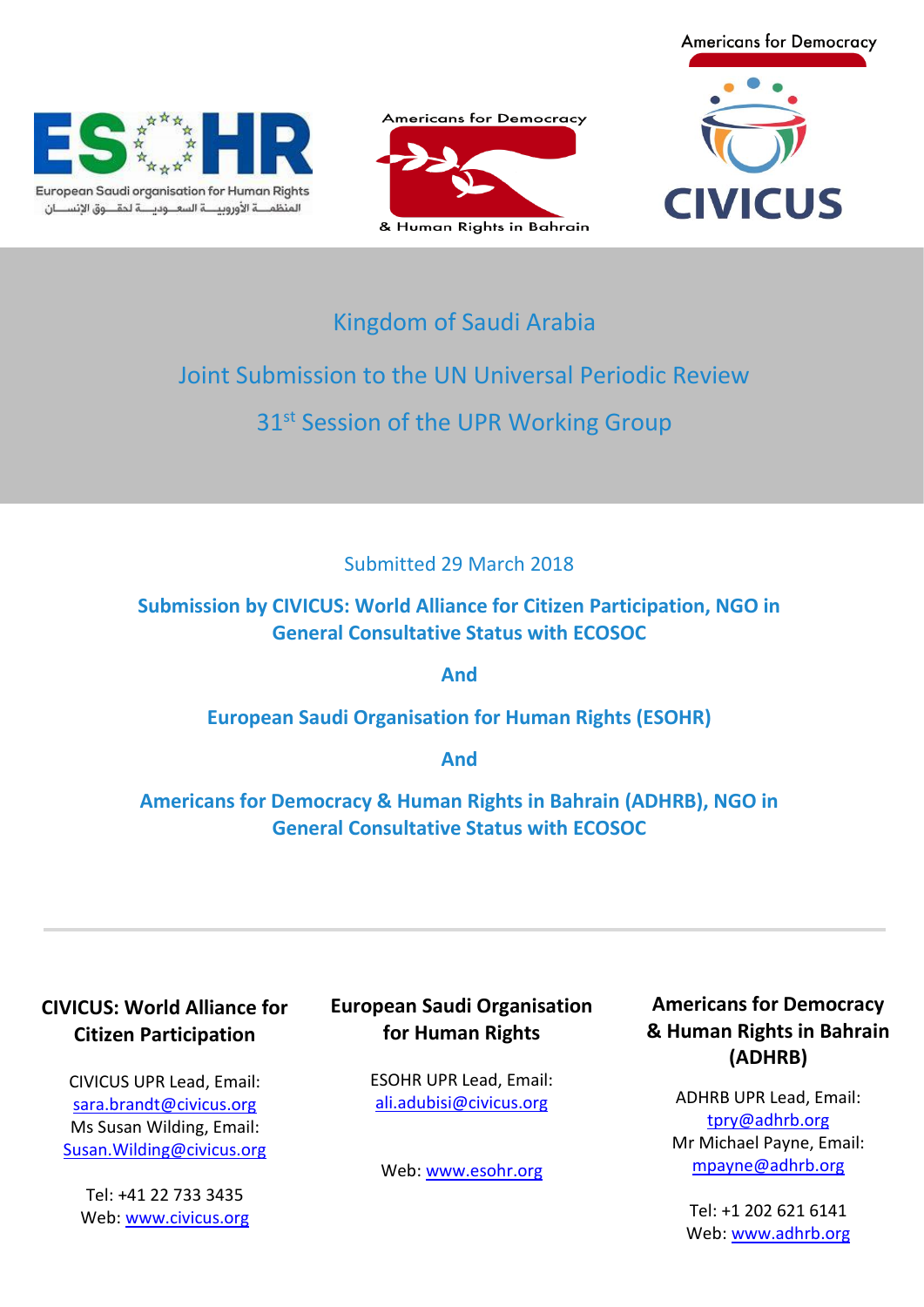### **1. (A) Introduction**

- **1.1** CIVICUS is a global alliance of civil society organisations (CSOs) and activists dedicated to strengthening citizen action and civil society around the world. Founded in 1993, we have members in more than 170 countries.
- **1.2** European Saudi Organisation for Human Rights (ESOHR) is a non-profit organisation established by a group of activists with the aim of strengthening the commitment to human rights principles in Saudi Arabia.
- **1.3** Americans for Democracy & Human Rights in Bahrain (ADHRB) fosters awareness of, and support for, democracy and human rights in Bahrain and the Middle East.
- **1.4** In this document, CIVICUS, ESOHR and ADHRB examine the Government of Saudi Arabia's compliance with its international human rights obligations to create and maintain a safe and enabling environment for civil society. In particular, we examine Saudi Arabia's fulfilment of recommendations concerning the rights to the freedoms of association, peaceful assembly and expression, and unwarranted restrictions on human rights defenders (HRDs) since its previous Universal Periodic Review (UPR) examination in October 2013. To this end, we assess Saudi Arabia's implementation of recommendations received during the 2nd UPR cycle relating to these issues, and provide a number of specific, action-oriented follow-up recommendations.
- **1.5** We are deeply concerned by Saudi Arabia's continued denial of citizens' rights to assemble and associate freely, and in particular their right to form human rights and political organisations.
- **1.6** We are further alarmed by Saudi Arabia's continued targeting and detention of civil society and human rights activists, particularly under the auspices of its counterterror laws, as well as its persecution of writers and dissidents, which severely undermines the freedom of expression.
	- Section 2 of this submission examines Saudi Arabia's implementation of UPR recommendations and compliance with international human rights standards concerning the freedom of association;
	- Section 3 examines Saudi Arabia's counter-terror laws, which the government uses to target and prosecute HRDs, journalists and activists;
	- Section 4 examines Saudi Arabia's implementation of UPR recommendations and compliance with international human rights standards related to the freedom of peaceful assembly;
	- Section 5 examines Saudi Arabia's implementation of UPR recommendations and compliance with international human rights standards protecting the freedom of expression, access to media and the protection of journalists;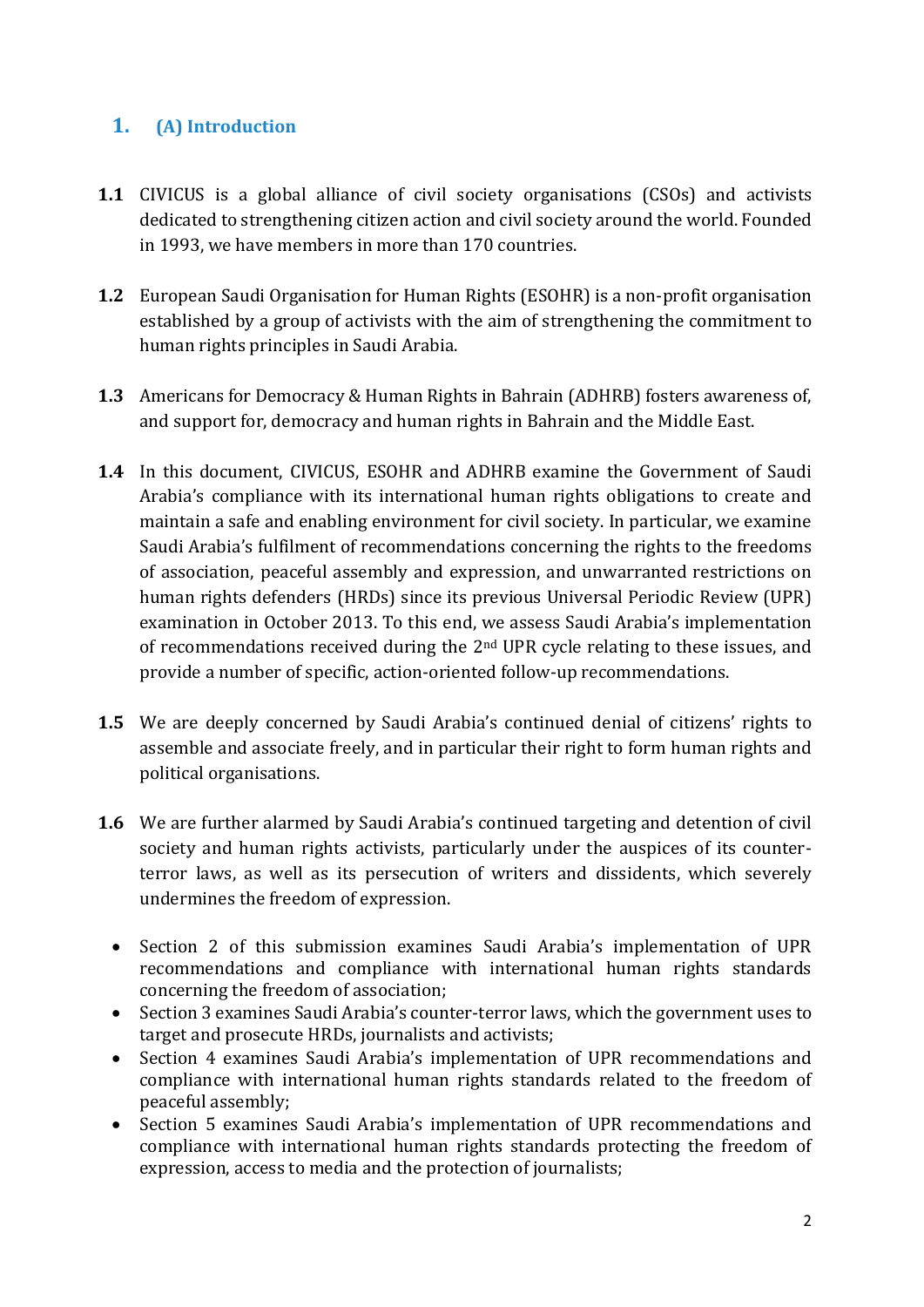- Section 6 contains a number of recommendations to address the concerns set out in this submission about Saudi Arabia's refusal to accept and implement the recommendations it received under the 2nd cycle;
- An annex on the implementation of  $2<sup>nd</sup>$  cycle UPR recommendations related to civic space.

#### **2. (B) Freedom of association**

- **2.1** During Saudi Arabia's review under the 2nd UPR cycle, the Saudi government received 11 recommendations on the right to the freedom of association. Of these recommendations, the government accepted five and noted six. Among other recommendations, the government committed to ensuring that it would "adopt laws to protect freedoms of association, expression, and religions, and give all individuals a legal basis to form NGOs without interference." A second recommendation the government accepted committed it to "[taking] measures to foster an enabling environment for civil society, including through enacting and implementing before the next UPR a law on associations that allow for the legal creation and registration of independent civil society associations and organizations."
- **2.2** Despite its acceptance of five recommendations pertaining to the freedom of association, the government has only fully implemented one, to "intensify its efforts to pass a law on associations." It has failed to take adequate measures to implement fully the four other recommendations it accepted, both in spirit and in practice.
- **2.3** Saudi Arabia's 1992 Basic Law of Governance, its quasi-constitution, does not guarantee the right to the freedom of association. Saudi Arabia is also not a party to the International Covenant on Civil and Political Rights (ICCPR). As a result, Saudi domestic law does not protect residents' right to form associations freely. Rather, authorities restrict these rights and criminalise specific forms of associations.
- **2.4** Saudi Arabia's Law on Associations and Institutions (also known as the Law on Associations and Foundations, or the Law on Associations) outlines the rules and regulations that govern the formation and function of CSOs, including nongovernmental organisations (NGOs).Saudi Arabia's Council of Ministers approved the Law on Associations on 30 November 2015. A draft of the law had previously been submitted in 2006 by the Ministry of Social Affairs (MoSA, now part of the Ministry of Labor and Social Development, MLSD) to the Shura Council - the kingdom's 150 member consultative body appointed by the king that can recommend new laws and regulations, but which cannot legislate. In 2008, the Shura Council submitted a revised draft to the Council of Ministers, which used its authority to pass laws and regulations under the king's stewardship to pass the Law in 2015.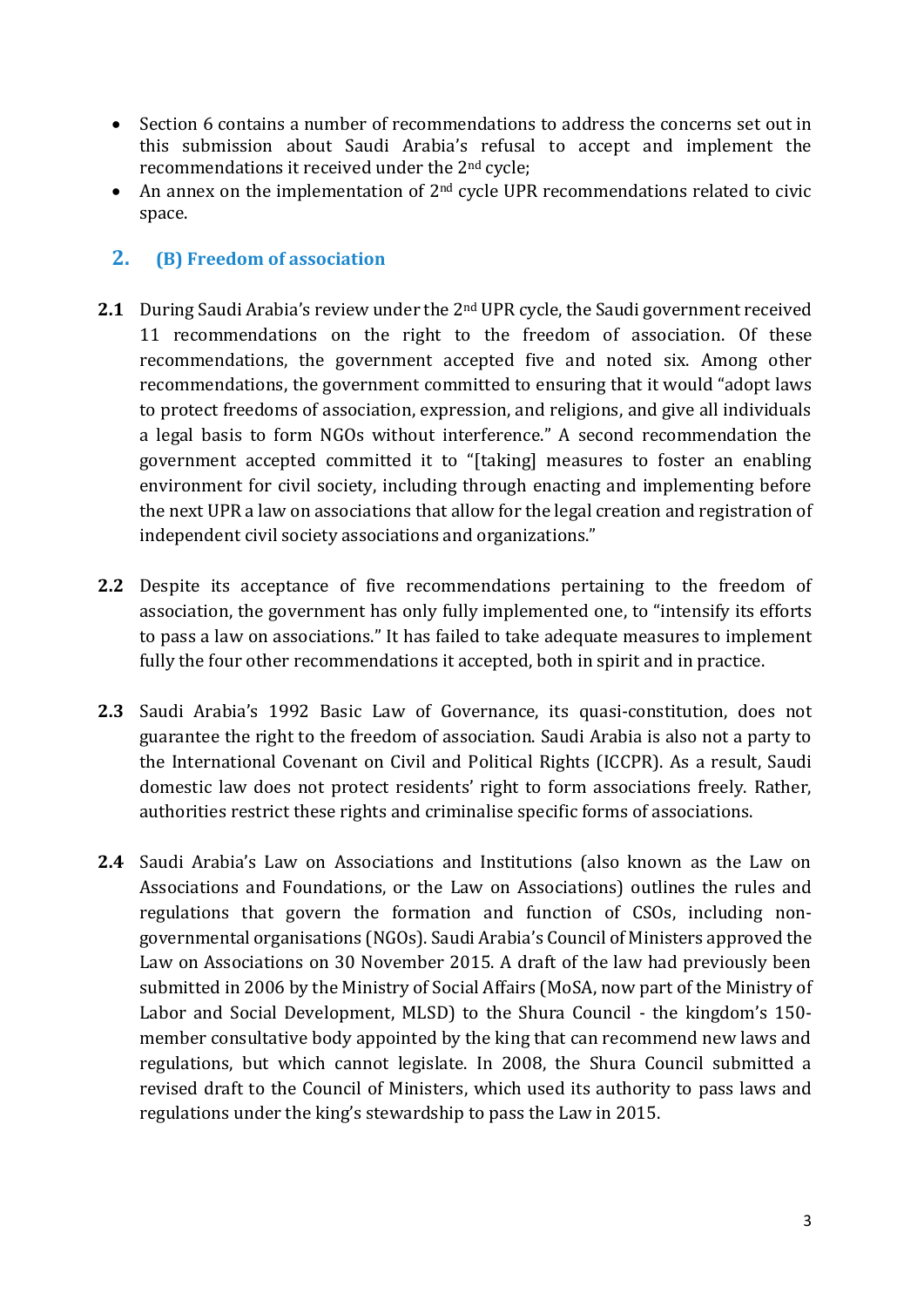- **2.5** The Law on Associations provides a comprehensive legal framework on the establishment, operation and supervision of associations and foundations. It provides a single set of guidelines for the registration, administration and supervision of charity and non-charity organisations. As set out by the Law, any organisation that wishes to operate must first register with the government and receive a licence. The application process for organisational registration is overseen by the MLSD. If an organisation is a charitable organisation, it must also apply to the Ministry of Islamic Affairs, Endowments, Advocacy and Guidance. In an effort to streamline and increase the efficiency of the application process, the law stipulates that the MLSD must process an organisation's licence within 60 days of receiving an application.
- **2.6** Despite the existence of clear guidelines on registration and licensing, organisations that apply face a number of restrictions. An organisation must meet several criteria before it can apply. Under Article 8, an organisation must have at least 10 founding members, who must all be Saudi nationals. The members must be at least 18 years old and without a criminal record. The founders must deposit 5 million Saudi riyals (approximately US\$1.3 million) into the organisation's bank account in the first year of operation. Further, despite the requirement that the MLSD should process an application within 60 days, in practice registration can be cumbersome and take multiple years. If an organisation's application is approved and it receives a licence to operate, the MLSD obtains a level of control over the organisation's board members, funding and intended public activities.
- **2.7** Article 8 of the law also grants the MLSD wide latitude to deny a CSO an operating licence or disband an organisation if the Ministry deems that its actions or mission conflict with Sharia, contradict the public order or public ethics, or disrupt national unity.
- **2.8** According to Hala Aldosari, a Saudi women's activist, "five different structures can be observed in Saudi Arabia: charitable organizations licensed by the [MLSD], specialized/professional CSOs operating under other government entities, the business-affiliated charities, semi-governmental structures under the patronage of members of the royal family, and informal CSOs functioning without state permission."<sup>1</sup> According to the Civic Freedom Monitor, as of April 2016, there are 736 registered associations and 164 registered foundations in Saudi Arabia.<sup>2</sup> However, as discussed below, no independent CSOs or human rights organisations are able to register in the country.

<sup>&</sup>lt;sup>1</sup> 'New Saudi Law Maintains State Control Over Civil Society Organizations', Hala Aldosari, Arab Gulf States Institute in Washington, 27 December 2015, [http://www.agsiw.org/new-saudi-law-maintains-state-control-over-civil-society](http://www.agsiw.org/new-saudi-law-maintains-state-control-over-civil-society-organizations/)[organizations](http://www.agsiw.org/new-saudi-law-maintains-state-control-over-civil-society-organizations/)

<sup>&</sup>lt;sup>2</sup> 'Civic Freedom Monitor: Saudi Arabia', International Center for Not-for-Profit Law (ICNL), updated 18 October 2017, [http://www.icnl.org/research/monitor/saudiarabia.html.](http://www.icnl.org/research/monitor/saudiarabia.html)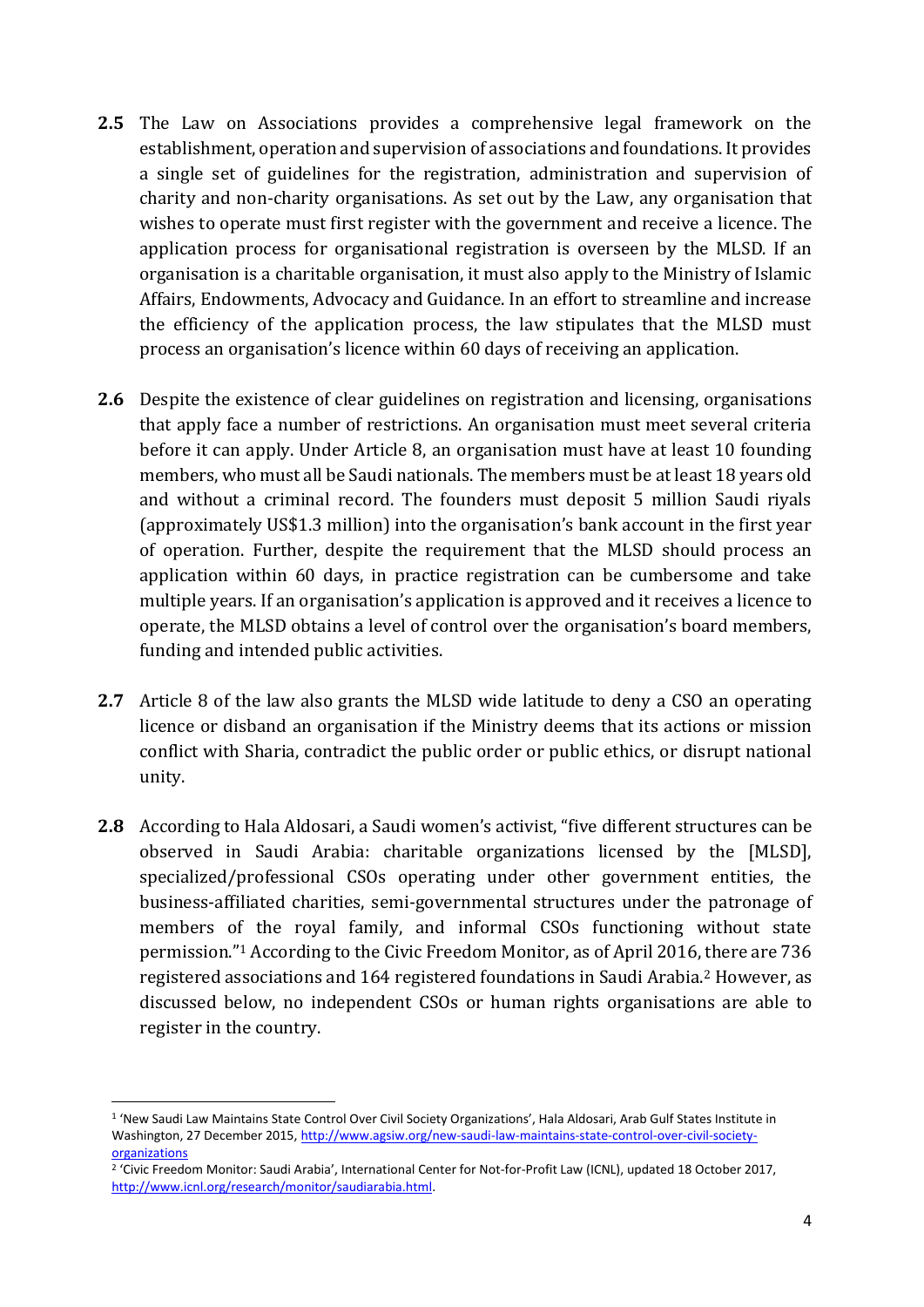- **2.9** Prior to the law's passage in November 2015, the Saudi government regularly refused to issue operating licences to independent CSOs, including human rights organisations. This forced these organisations to operate illegally and risk being shut down and have their members imprisoned. According to Article 8 of the law, establishing or operating an organisation without a licence is a criminal offence. However, because Saudi authorities refuse to license independent CSOs and human rights organisations, these organisations are forced to operate illegally. As a result, officials cite the Law on Associations as they disband these organisations.
- **2.10** The Saudi Civil and Political Rights Association (ACPRA) was one of Saudi Arabia's most prominent human rights organisations. It was founded in 2009 by 15 activists. At its inception, MoSA refused to grant ACPRA a licence to operate. For a brief period of time, the organisation was allowed to function informally and largely without interference, but in early 2011, the government arrested ACPRA member Mohammed al-Bajadi, signalling the beginning of a campaign to suppress the organisation. In June 2012, the government arrested two of ACPRA's most prominent members – Mohammed al-Qahtani and Abdullah al-Hamid – and in March 2013 sentenced them to 10 and 11 years in prison respectively, while ordering ACPRA to disband. Most of the 15 founding members are currently in prison. Since Saudi Arabia's 2nd Cycle UPR in October 2013, the authorities have sentenced Fowzan al-Harbi, Abdulkareem al-Khoder, Dr Abdulrahman al-Hamid, Issa al-Hamid and Abdulaziz al-Shubaily to lengthy prison sentences, where they join many of ACPRA's other members.
- **2.11** The Adala Center for Human Rights was a human rights organisation founded on 10 December 2011 and based in the Eastern Province.<sup>3</sup> When the Adala Center applied for a licence, its application was rejected by MoSA, because its mission and objectives were deemed "not in line with the regulations on charitable foundations and associations." On 27 May 2013, after 13 months of litigation, a panel of three administrative judges unanimously rejected the Adala Center's appeal. The Center was forced to close when an appeals court upheld the administrative court's decision on 28 August 2013. Since its closure, the authorities have targeted its members, including Fadhil al-Manasif and Ahmed Al-Mushaykhis.

#### **3. (C) Harassment, intimidation and attacks against human rights defenders, civil society activists and journalists**

**3.1** The Saudi government uses counter-terror legislation to criminalise the work of HRDs and journalists as well as demonstrators. On 1 November 2017, the Saudi government passed a new counter-terror law, replacing the previous law, which had come into force on 2 February 2014. As discussed below in Section 5, authorities also use the

<sup>&</sup>lt;sup>3</sup> Al Adala Center for Human Rights Facebook page, founded on 10 December 2011, https://www.facebook.com/pg/AladalaHR/about/?ref=page\_internal.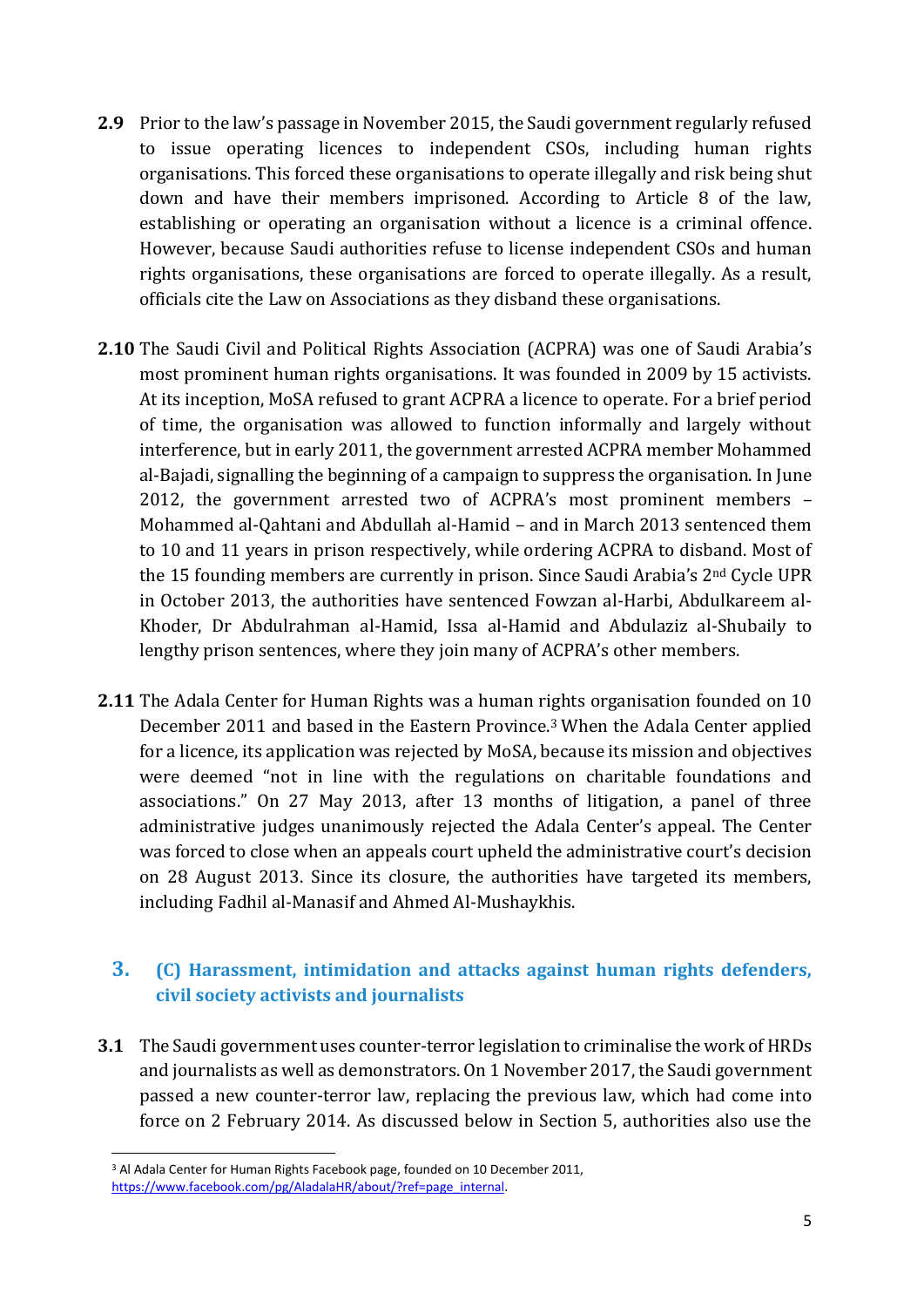2007 Cybercrime Law to criminalise certain forms of expression, restrict the free flow of information and prosecute HRDs.

- **3.2** Article 1 of the 2014 Counter-terror law classified terrorism as "any act carried out by an individual or collective criminal project, whether directly or indirectly, towards the purpose of disrupting public order; harming the security and stability of the community risking national unity; disabling the Basic Law or any of its articles; harming the reputation or status of the country; […] or threatening or inciting the commission of any of the aforementioned acts." Article 3 allowed authorities to apply the law against individuals intending to commit, establish, or incite "changing the ruling system of the kingdom" or "harming the interests, economy, and national and social security of the kingdom." Because it did not link terrorism with violence, the law could be interpreted to encompass peaceful expression and activism.
- **3.3** Between Saudi Arabia's 2nd UPR Cycle and the passage of the 2017 Counter-terror law, the government employed the vague language of the 2014 Counter-terror law to bring terror charges against numerous HRDs, journalists, protesters and peaceful dissidents, most of who were tried in the Specialized Criminal Court (SCC). The SCC is Saudi Arabia's counter-terror court system set up in 2008 to try terrorists, in particular members of al-Qaeda, but it has increasingly been used to try HRDs and activists. The SCC operates within the parameters of Saudi Arabia's counter-terror law. In addition to convicting activists such as Waleed Abu al-Khair and the members of ACPRA, in December 2014, the SCC condemned women's rights activists Maysaa al-Amoudi and Loujain al-Hathloul for breaching the ban on women driving.<sup>4</sup> In October 2014, the SCC tried and sentenced three lawyers, Abdulrahman al-Subaihi, Bander al-Nogaithan and Abdulrahman al-Rumaih, to between five and eight years in prison for "contempt of the judiciary, interfering with its independence, criticizing the justice system and the judiciary."
- **3.4** On 11 May 2013, the Bureau of Investigation and Prosecution (BIP) the kingdom's public prosecutor – summoned Fowzan al-Harbi for interrogation. Officers charged him with crimes related to free expression and free association, including "inciting disobedience to the ruler by calling for demonstrations" and "accusing the judiciarcy of being incapable of delivering justice."<sup>5</sup> Al-Harbi was tried in front of the SCC on 4 December 2013. On 25 June 2014, the SCC convicted al-Harbi and sentenced him to a year in prison, with a six-year suspended sentence if he refused to stop his human rights activity. On 19 November 2014, a court increased al-Harbi's sentence to 10 years in prison followed by a 10-year travel ban.

 $\overline{a}$ 

[https://www.aljazeera.com/news/2015/02/saudi-women-driving-activists-released-prison-150213075642894.html.](https://www.aljazeera.com/news/2015/02/saudi-women-driving-activists-released-prison-150213075642894.html) 5 'Saudi Arabia: Human rights defender Fawzan Al-Harbi imprisoned for ten years', Gulf Centre for Human Rights (GCHR), 20 November 2014[, http://www.gc4hr.org/news/view/821.](http://www.gc4hr.org/news/view/821)

<sup>4</sup> 'Saudi women driving activists released from prison', AlJazeera, 14 February 2015,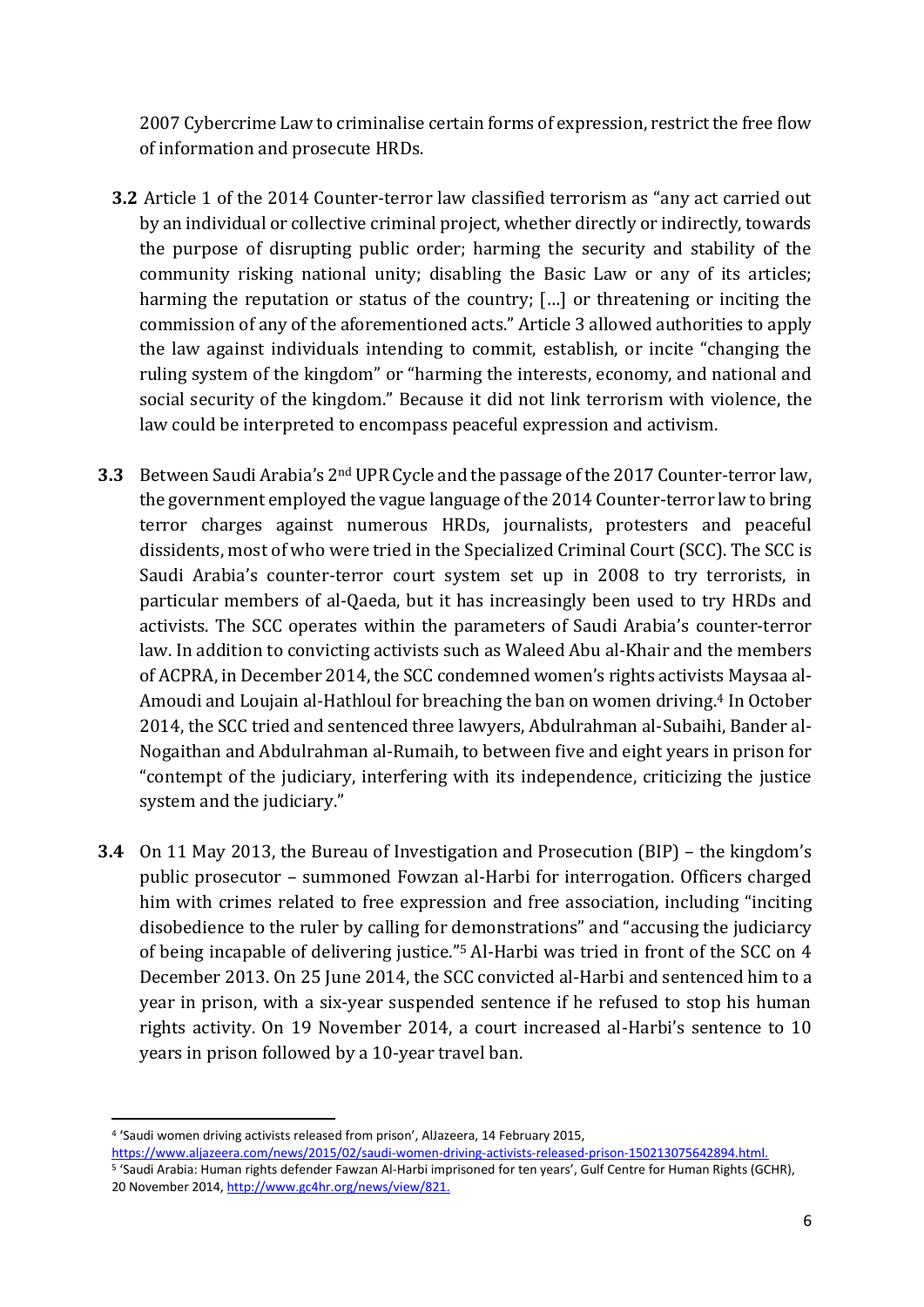- **3.5** On 14 April 2014, Saudi authorities arrested Dr Abdulrahman al-Hamid, the brother of HRDs and ACPRA members Abdullah al-Hamid and Issa al-Hamid when he reported to the Criminal Investigation Department in al-Qassim Province responding to a summons. Officials held him in *incommunicado* detention, allowing him to receive visits from his family and lawyer only after he launched a hunger strike. Al-Hamid's trial at the SCC began in July 2014. In late October 2015, the SCC convicted him of several charges related to free expression and free association, including "spreading chaos by calling for demonstrations" and "participating and setting up an unlicensed organization – ACPRA." The SCC sentenced him to nine years in prison followed by a nine-year travel ban.<sup>6</sup>
- **3.6** In November 2013, BIP summoned Abdulaziz al-Shubaily for interrogation about his work with ACPRA and statements he had made defending the right to protest peacefully. After he refused to stop his human rights work, a court charged him in July 2014 with several crimes related to free expression and free assembly, including "spreading a statement which calls for continuous demonstrations" and "accusing security forces and senior officials of suppression, torture, assassination, enforced disappearance, and violating human rights." On 29 May 2016, the SCC sentenced him to eight years in prison and an eight-year travel ban, which he began to serve on 18 September 2017 when arrested by authorities.
- **3.7** In November 2013, BIP officials summoned Issa al-Hamid for interrogation. They charged him with crimes relating to free expression and free association, including "spreading chaos by participating in the drafting and publishing of a statement calling for demonstrations" and "participating in setting up an unlicensed organization." His trial began in June 2014 before a Buraydah criminal court, before his case was transferred to the SCC. On 24 April 2016, the SCC sentenced him to nine years in prison followed by a nine-year travel ban.<sup>7</sup> On 1 December 2016, an appeals court increased his sentence to 11 years in prison, an 11-year travel ban, and a fine of 100,000 Saudi riyals (approximately US\$26,605), but released him on bail.<sup>8</sup> On 18 September 2017, officials arrested al-Hamid and he began to serve his sentence.
- **3.8** Police arrested Fadhil al-Manasif, an activist with the Adala Center in May 2011 for reporting on street protests in the Eastern Province and working with international news outlets. He was tried by the SCC on charges including "disobeying the ruler, participating in demonstrations, and inciting public opinion." On 17 April 2014, the SCC sentenced him to 15 years in prison, a 15-year travel ban and a 100,000 Saudi riyal fine (approximately US\$26,660), although his sentence was reduced to 14 years

 $\overline{a}$ 

<sup>&</sup>lt;sup>6</sup> 'Dr. Abdulrahman al-Hamid', Al-Qst, 19 October 2015, https://algst.org/eng/dr-abdulrahman-al-hamid.

<sup>&</sup>lt;sup>7</sup> 'Issa al-Hamid sentenced', Al-Qst, 24 April 2016, https://algst.org/eng/issa-al-hamid-sentenced.

<sup>8</sup> 'Saudi Arabia: Human rights defender Issa al-Hamid sentenced to two more years in prison', GCHR, 5 December 2016, [http://www.gc4hr.org/news/view/1436.](http://www.gc4hr.org/news/view/1436)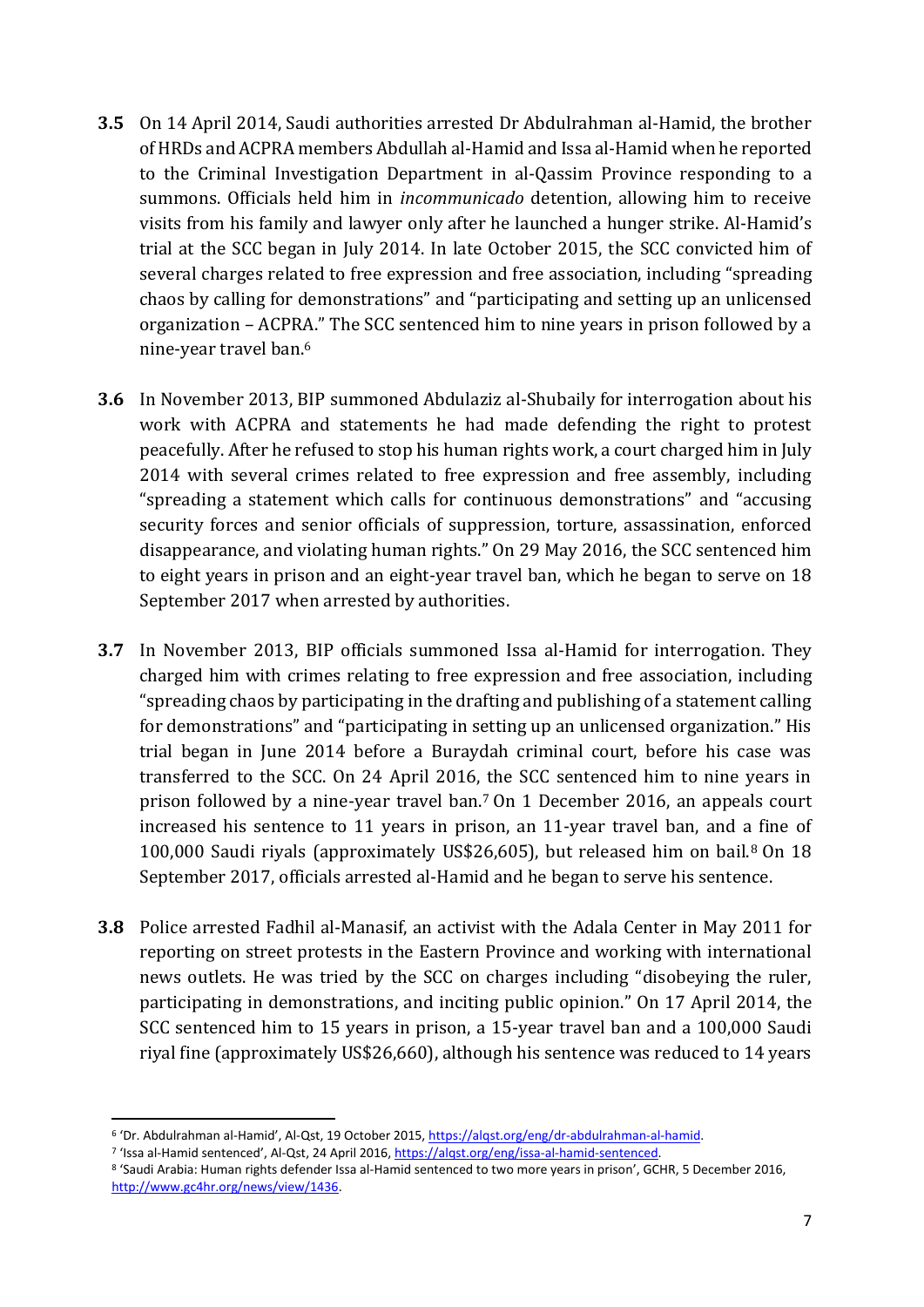on appeal. <sup>9</sup> More recently, on 5 January 2017, officials detained Ahmed Al-Mushaykhis. Three days later, authorities transferred him to the al-Dammam police station for interrogation by BIP, before releasing him. However, since his release there has been a significant shift in his language as comments he made became more compatible with the Saudi government.

- **3.9** Waleed Abu al-Khair, a human rights lawyer who provided legal counsel to victims of human rights abuses and members of ACPRA, founded the Monitor of Human Rights in Saudi Arabia in 2008. He was arrested in October 2013 and tried in July 2014 in the SCC on terrorism charges, including "founding an unlicensed organisation", "harminig public order", "inflaming public opinion", and "undermining the regime". On 6 July 2014, he was sentenced to 15 years in prison, a 15-year travel ban and a fine of 200,000 Saudi riyals (approximately US\$53,300).
- **3.10** In April 2013, Mohammed Abdullah al-Otaibi, Abdullah al-Attawi, Abdullah al-Harbi and Mohammed Ayeth al-Otaibi formed Union for Human Rights.<sup>10</sup> When they applied for a licence, MoSA refused, saying that the group's application was not "in line with the regulation on charitable foundations and associations." Twenty-eight days after the founding of the organisation, BIP summoned Mohammed Abdullah al-Otaibi for interrogation and detained him. He was tried in December 2016 by the SCC on charges that included "working in an unlicensed society", spreading chaos and inciting public opinion", and "re-tweeting a tweet on Twitter after it was published by a member of" ACPRA. He fled to Qatar on 30 March 2017 to escape the charges, but was deported back to Saudi Arabia in May 2017 despite concerns of torture and ill-treatment and in contravention of the principle of *non-refoulement*. On 25 January 2018, the SCC sentenced him to 14 years in prison and Abdullah al-Attawi to seven years in prison.<sup>11</sup>
- **3.11** The new Law on Combatting Terrorist Crimes and Financing, passed in 2017, defines a terror crime as any conduct that, whether directly or indirectly, "aims to infringe public order, shake the security of society and stability of the state or endanger its national unity, impede [the functioning] of the Basic Law on Governance or a part of its provisions," as well as any attempts to do or incite such actions. The 2017 Law does not require a terror crime to be violent, and allows for the prosecution of intent to commit a terror act. The Law allows government agents to judge intent. The Law is therefore vague and provides an overly broad definition of terrorism.

<sup>9</sup> 'Saudi Arabia: Human rights defender Fadhel Al-Manasef sentenced to 15 years in prison, 15-year travel ban and fine', GCHR, 19 April 2014[, http://www.gc4hr.org/news/view/640.](http://www.gc4hr.org/news/view/640)

<sup>10</sup> 'Saudi Arabia: Human rights defender Mohammed Abdullah al-Otaibi calls on the international community to protect him', GCHR, 23 April 2017[, http://www.gc4hr.org/news/view/1557.](http://www.gc4hr.org/news/view/1557)

<sup>&</sup>lt;sup>11</sup> 'Saudi Arabia: Prosecution for Forming Human Rights Group', Human Rights Watch (HRW), 15 November 2016, <https://www.hrw.org/news/2016/11/15/saudi-arabia-prosecution-forming-human-rights-group>; 'Saudi Arabia: Authorities continue systematic targeting of human rights defenders', GCHR, 26 January 2018, [http://www.gc4hr.org/news/view/1775.](http://www.gc4hr.org/news/view/1775)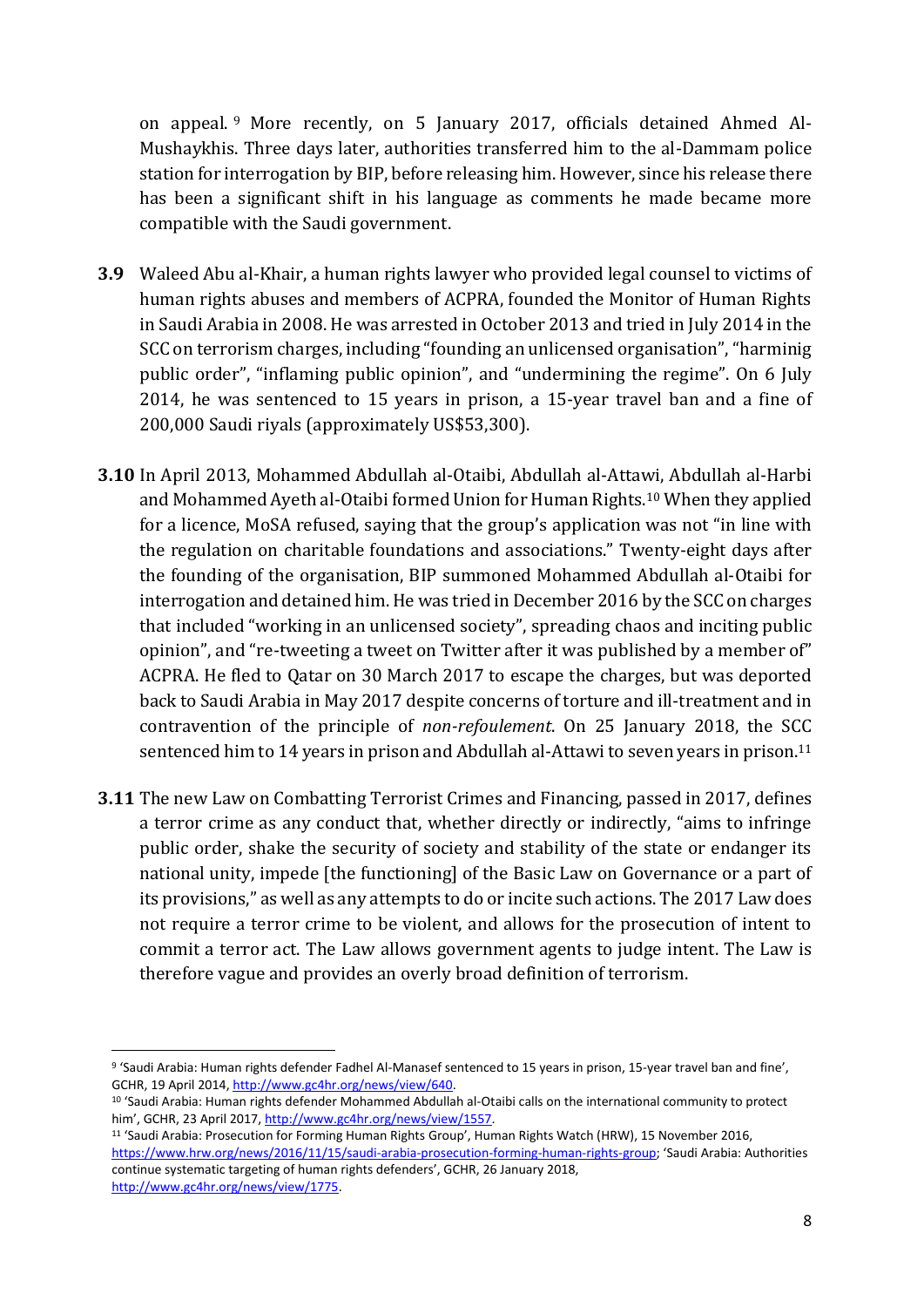- **3.12** The 2017 Law strips extensive powers from the Interior Ministry and transfers them to the Public Prosecution and Presidency of State Security, which reports directly to the king. The Law additionally imposes mandatory travel bans for an equal duration as the length of the sentence as well as a mandatory death sentence for some terror crimes.
- **3.13** Since its passage, the government has prosecuted several HRDs and civil society activists under the 2017 Law. Among them are Mohammed Abdullah al-Otaibi and Abdullah al-Attawi, Essam Koshak and Issa al-Nukheifi, as well as HRD Naimah al-Matrood, the first woman to be tried by the SCC. On 10 November 2017, she was sentenced to six years in prison, followed by a six-year travel ban, because of her participation in protests and her work on behalf of victims of abuse.<sup>12</sup>

#### **4. (D) Freedom of peaceful assembly**

- **4.1** During Saudi Arabia's examination under the 2nd UPR cycle, the government received two recommendations on the right to the freedom of peaceful assembly. The government accepted one recommendation, committing to revising its law to guarantee the freedom of peaceful assembly, as well as to bring its domestic legislation in line with the rights to the freedom of peaceful assembly. However, the government has failed to implement this recommendation.
- **4.2** Saudi Arabia's Basic Law does not provide for or protect the freedom of peaceful assembly. Prospective public rallies and assemblies must receive a government permit. The authorities categorically prohibit political protests or unauthorised assemblies.
- **4.3** On 5 March 2011, the Minister of the Interior announced on state television that all protests and marches are banned, stating that "state security forces would use all measures to prevent any attempt to disrupt public order." The following day, the Council of Senior Religious Scholars – Saudi Arabia's highest body for interpreting Islamic law and the body empowered to grant religious justification for political  $decisions$  – endorsed this position.<sup>13</sup> The ban remains in position, and security forces have arrested protesters, in particular in the country's Eastern Province, where Saudi Arabia's largest community of Shia Muslims faces particular discrimination.
- **4.4** At least 17 individuals are on death row because of their participation in peaceful protests in the Eastern Province. In September 2015, the Supreme Court upheld the

 $\overline{\phantom{a}}$ <sup>12</sup> 'Saudi Arabia: Internet activist Naimah Al-Matrod sentenced to six years in prison', GCHR, 15 November 2017, [http://www.gc4hr.org/news/view/1731.](http://www.gc4hr.org/news/view/1731)

<sup>13</sup> 'Saudi scholars forbid protest calls', Al-Jazeera, 10 March 2011,

[https://www.aljazeera.com/news/middleeast/2011/03/201136154752122275.html.](https://www.aljazeera.com/news/middleeast/2011/03/201136154752122275.html)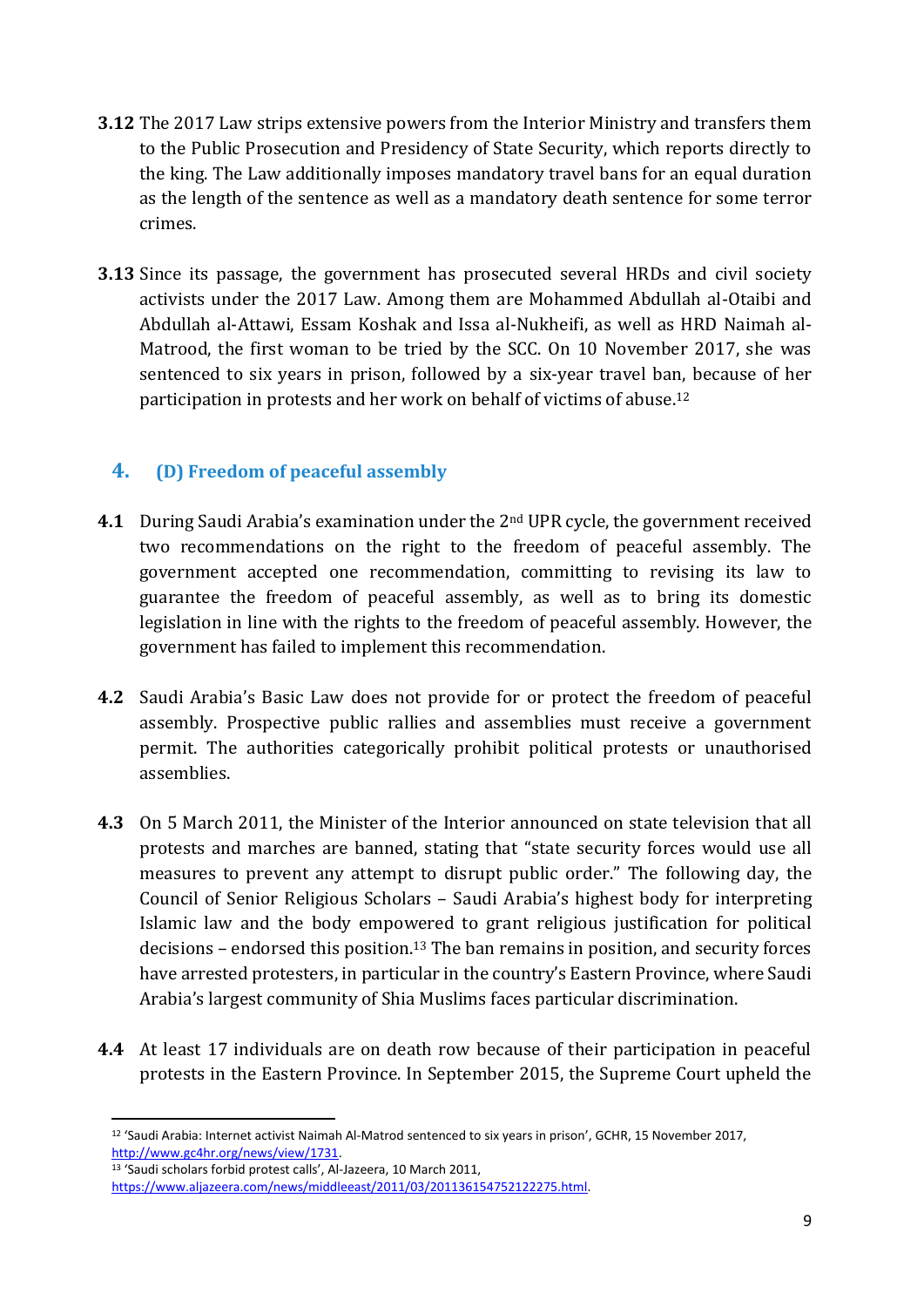2014 death sentence of Ali al-Nimr, who is the nephew of the executed prominent Shia cleric, peaceful dissident and social justice activist Sheikh Nimr al-Nimr, and who was a minor at the time of his alleged crime. Ali al-Nimr was charged under the 2014 Counter-terror law with participating in protests and using petrol bombs, although he confessed to his crimes under torture. In September and October 2015, the Supreme Court upheld the capital punishment sentences of Dawood al-Marhoon and Abdullah al-Zaher, who were also sentenced to death for their participation in protests. In May 2017, the Court of Appeal for the SCC upheld the death sentences of 14 individuals, all of whom are Shia followers. They were convicted by the SCC on 1 June 2016 of terror charges under the 2014 Counter-terror law, including participating in protests. They had all been tortured into confessing to their charges.<sup>14</sup>

#### **5. (E) Freedom of Expression, Independence of the Media, Access to Information and Attacks on Journalists**

- **5.1** During Saudi Arabia's previous UPR review, the government received and partly accepted two recommendations on protecting and promoting the right to the freedom of expression, committing to "removing all obstacles to freedom of expression and movement against human rights defenders, including travel bans" and "guaranteeing the right to freedom of expression and conscience of all representatives of civil society." The government has not implemented either recommendation.
- **5.2** Saudi Arabia's Basic Law does not guarantee the freedom of the press and the government does not recognise the right to the freedoms of opinion and expression.
- **5.3** The government maintains tight control of the media. The Saudi Broadcasting Corporation (SBC) is affiliated with the Ministry of Culture and Information (MoCI), and operates almost all domestic broadcasting outlets, including the country's television and radio broadcasting services. The government only allows SBC and SBCapproved channels to broadcast from Saudi soil. <sup>15</sup> As a result, news reports and programmes do not deviate from official government positions. However, Saudi Arabia remains a major market for pan-Arab satellite television and many Arab television channels have offices in Saudi Arabia. Saudi businessmen and members of the royal family own some of the most popular television stations in the kingdom, such as Middle East Broadcast Channel, al-Arabiya and Rotana.<sup>16</sup>

<sup>&</sup>lt;sup>14</sup> 'Saudi Arabia: 14 Protesters Facing Execution After Unfair Trials', HRW, 6 June 2017,

[https://www.hrw.org/news/2017/06/06/saudi-arabia-14-protesters-facing-execution-after-unfair-trials.](https://www.hrw.org/news/2017/06/06/saudi-arabia-14-protesters-facing-execution-after-unfair-trials)

<sup>&</sup>lt;sup>15</sup> 'Saudi Arabia profile – Media', BBC News, 23 January 2015, http://www.bbc.com/news/world-middle-east-14703480.

<sup>16</sup> 'Global media and national policies: the return of the state', Terry Flew, Petros Iosifidis and Jeanette Steemers, 2016, p. 178.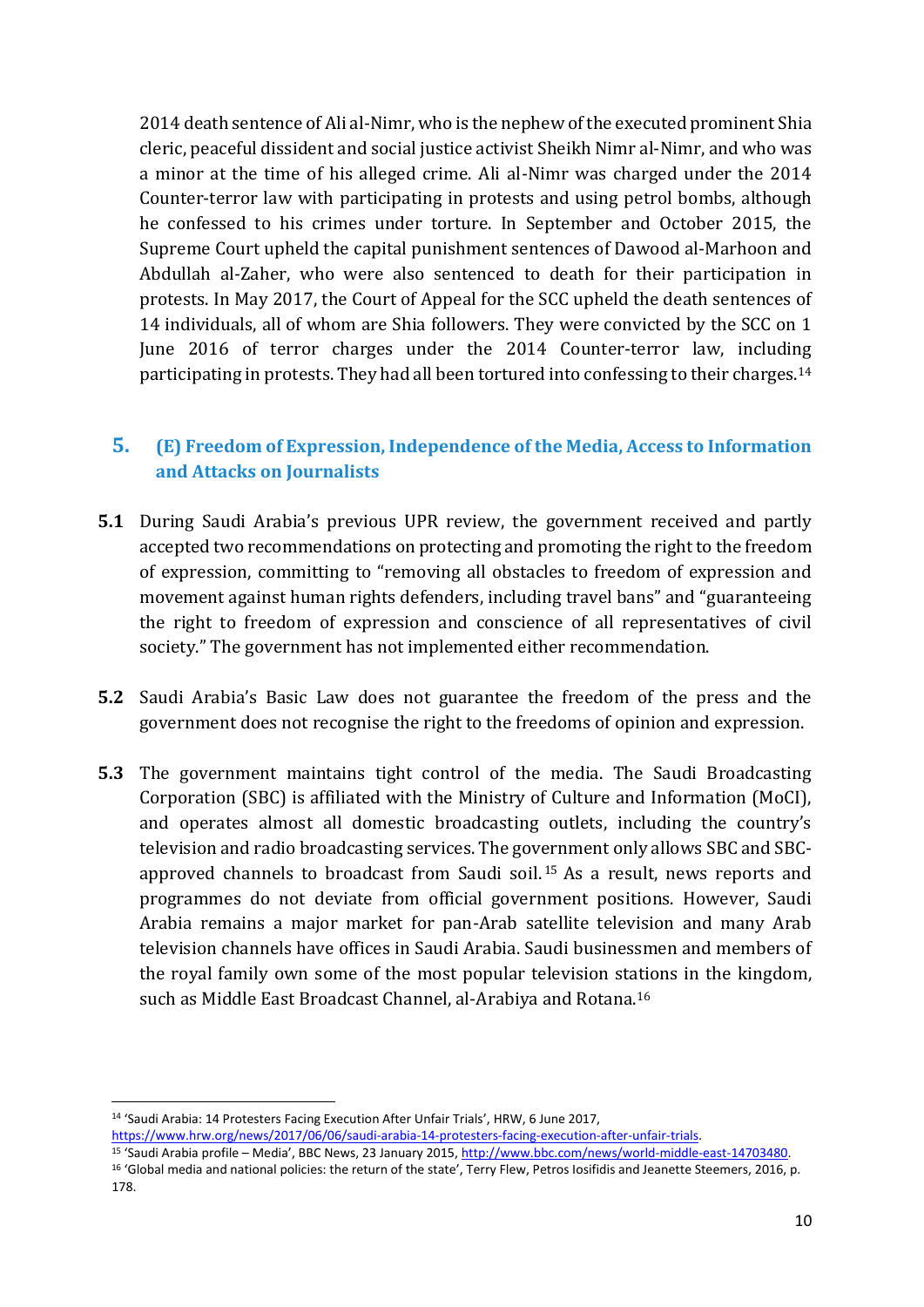- **5.4** Newspapers in the kingdom are privately owned, but are subsidised and closely monitored by the government. <sup>17</sup> The king must approve the creation of any new newspapers and the MoCI must approve the appointment of editors-in-chief. <sup>18</sup> Further, all online news outlets or bloggers must obtain a permit to operate from the MoCI.<sup>19</sup>
- **5.5** The government's control over the media is buttressed by the 2003 Press and Publications Law and the 2007 Cybercrime Law which regulate media content. As a result, in order to avoid official persecution, many news and media outlets practise self-censorship. Journalists, bloggers and writers who do not abide by government regulations and strictures in content are often targeted and prosecuted under the Press and Publications Law, the Cybercrime Law and the Counter-terror law.
- **5.6** Article 6 of the Cybercrime Law states that it is illegal to "produce, prepare, transmit, or store material impinging on public order, religious values, public morals, and privacy through the information network or computers." In 2014, the government amended the Cybercrime Law to include social media and social networks and raised the fine to 500,000 Saudi riyals (approximately US\$133,000).
- **5.7** Among those whom the government has targeted under the auspices of the Cybercrime Law is blogger and activist Raif Badawi. On 17 June 2012, Saudi authorities arrested Badawi for violating the Cybercrime Law and for charges of apostasy due to posts he published on his blog Free Saudi Liberals. While the court dropped the charge of apostasy, it sentenced him to seven years in prison and 600 lashes. The sentence was increased on 7 May 2014 to 10 years in prison, 1,000 lashes and a fine of 1 million Saudi riyals (approximately US\$266,000).<sup>20</sup>
- **5.8** Saudi authorities have imprisoned journalist Alaa Brinji, a writer who worked for the online journals Al-Sharq and Okaz. In late December 2015, the SCC convicted him of violating Article 6 of the Cybercrime Law on charges related to his criticism of religious scholars, his support for protests and human rights activists, and for "accusing members of the security forces of killing demonstrators" in the Eastern Province town of Awamiyah.
- **5.9** Saudi authorities also prosecuted Dr Zuhair Kutbi, a writer, for pro-reform statements he made on television.<sup>21</sup> He was detained on 15 July 2015, and on 21 December 2015,

<sup>&</sup>lt;sup>17</sup> 'Encyclopedia of Censorship', Jonathon Green and Nicholas J Karolides, Facts on File, 2005, pp. 493-494. <sup>18</sup> BBC News, 23 January 2015, op. cit.; 'Saudi Arabia: Rescind New Online Restrictions', HRW, 7 January 2011, [https://www.hrw.org/news/2011/01/07/saudi-arabia-rescind-new-online-restrictions.](https://www.hrw.org/news/2011/01/07/saudi-arabia-rescind-new-online-restrictions)

<sup>&</sup>lt;sup>19</sup> 'Freedom of the Press 2015: Saudi Arabia', Freedom House, 2016[, https://freedomhouse.org/report/freedom](https://freedomhouse.org/report/freedom-press/2015/saudi-arabia)[press/2015/saudi-arabia.](https://freedomhouse.org/report/freedom-press/2015/saudi-arabia)

<sup>20</sup> 'Case History: Raif Badawi', Frontline Defenders, accessed 8 February 2018, [https://www.frontlinedefenders.org/en/case/case-history-raif-badawi.](https://www.frontlinedefenders.org/en/case/case-history-raif-badawi)

<sup>21</sup> 'Saudi Arabia: Human rights defender Zuhair Al-Kutbi handed down heavy sentence following calls for reform on television', GCHR, 22 December 2015, <http://www.gc4hr.org/news/view/1148>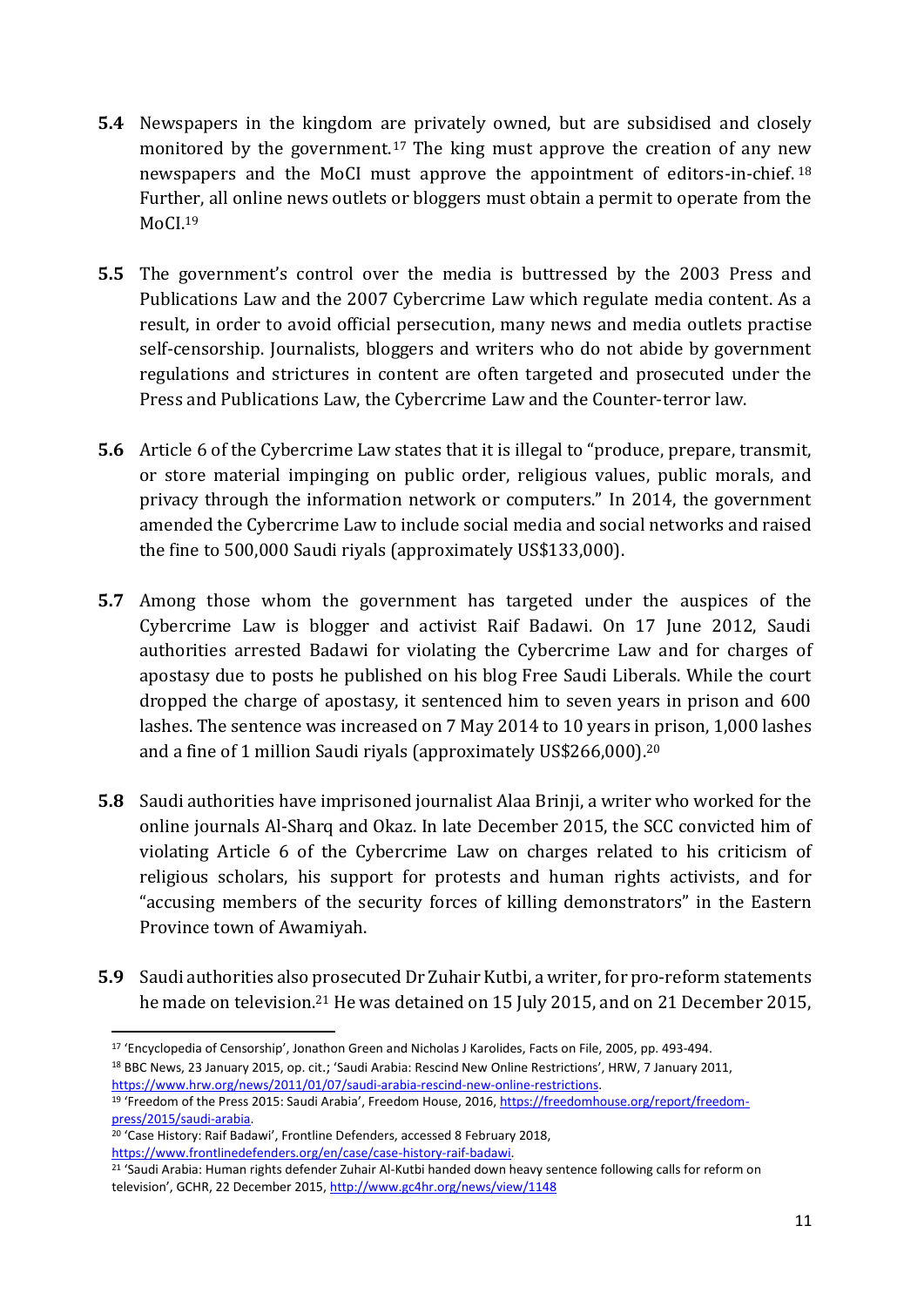the SCC sentenced him under the 2014 Counter-terror law and Article 6 of the Cybercrime Law to four years in prison, followed by a five-year travel ban, along with a fine of 100,000 Saudi riyals (approximately US\$26,600) and a 15-year ban on writing and giving interviews.<sup>22</sup> On 23 June 2017, Saudi authorities released Dr Kutbi, although he remains banned from travelling and writing on social media.<sup>23</sup>

- **5.10** On 18 January 2017, the SCC found Nadhir al-Majed, a prominent writer, guilty of violating Article 6 of the Cybercrime Law, and sentenced him to seven years in prison and a seven-year travel ban. He was convicted for participating in protests in the Eastern Province in 2011, communicating with international media and human rights organisations, and writing articles supporting the protests and calling for an end to discrimination against the country's Shia minority.<sup>24</sup>
- **5.11** In June 2017, the Ministry of Media revoked the license of Qatari news site Al-Jazeera – forcing it to close its Saudi offices – and blocked its Arabic, English and documentary channels. The Ministry accused Al-Jazeera of "promoting the plans of terrorist groups, inciting separatism, and threatening the kingdom's sovereignty."<sup>25</sup> The Committee to Protect Journalists reported that Saudi authorities also blocked the website of the Qatari state news agency, QNA, and the websites of the daily newspapers Al-Watan, Al-Raya, Al-Arab and Al-Sharq. 26

#### **6. (F) Recommendations to the Government of Saudi Arabia**

CIVICUS, ESOHR and ADHRB call on the Government of Saudi Arabia to create and maintain, in law and in practice, an enabling environment for civil society, in accordance with the rights enshrined in the ICCPR, the UN Declaration on Human Rights and Human Rights Council Resolutions 22/6, 27/5, and 27/31.

At a minimum, the following conditions should be guaranteed: the freedoms of association, peaceful assembly and expression, the right to operate free from unwarranted state interference, the right to communicate and cooperate, the right to seek and secure funding, and the state's duty to protect. In light of this, the following specific recommendations are made:

<sup>24</sup> 'Saudi Arabia: Intensified repression of writers, activists', HRW, 6 February 2017,

[https://www.hrw.org/news/2017/02/06/saudi-arabia-intensified-repression-writers-activists.](https://www.hrw.org/news/2017/02/06/saudi-arabia-intensified-repression-writers-activists)

1

<sup>&</sup>lt;sup>22</sup> 'Saudi Arabia: Prominent writer detained', HRW, 10 August 2015[, https://www.hrw.org/news/2015/08/10/saudi-arabia](https://www.hrw.org/news/2015/08/10/saudi-arabia-prominent-writer-detained)[prominent-writer-detained.](https://www.hrw.org/news/2015/08/10/saudi-arabia-prominent-writer-detained)

<sup>&</sup>lt;sup>23</sup> 'Urgent Action Victory! Saudi Arabian writer Zuhair Kutbi released', Amnesty International, 11 July 2017, [https://www.amnestyusa.org/urgent-actions/urgent-action-victory-saudi-arabian-writer-zuhair-kutbi-released-saudi](https://www.amnestyusa.org/urgent-actions/urgent-action-victory-saudi-arabian-writer-zuhair-kutbi-released-saudi-arabia-ua-188-15/)[arabia-ua-188-15.](https://www.amnestyusa.org/urgent-actions/urgent-action-victory-saudi-arabian-writer-zuhair-kutbi-released-saudi-arabia-ua-188-15/)

<sup>25</sup> 'Saudi Arabia orders Al-Jazeera bureau closed', Committee to Protect Journalists (CPJ), 7 June 2017, [https://cpj.org/2017/06/saudi-arabia-orders-al-jazeera-bureau-closed.php.](https://cpj.org/2017/06/saudi-arabia-orders-al-jazeera-bureau-closed.php) 

<sup>&</sup>lt;sup>26</sup> 'The five most bizarre decisions in Gulf-Qatar crisis', AlJazeera, 12 June 2017,

[https://www.aljazeera.com/indepth/features/2017/06/bizarre-decisions-gulf-qatar-crisis-170611075123926.html.](https://www.aljazeera.com/indepth/features/2017/06/bizarre-decisions-gulf-qatar-crisis-170611075123926.html)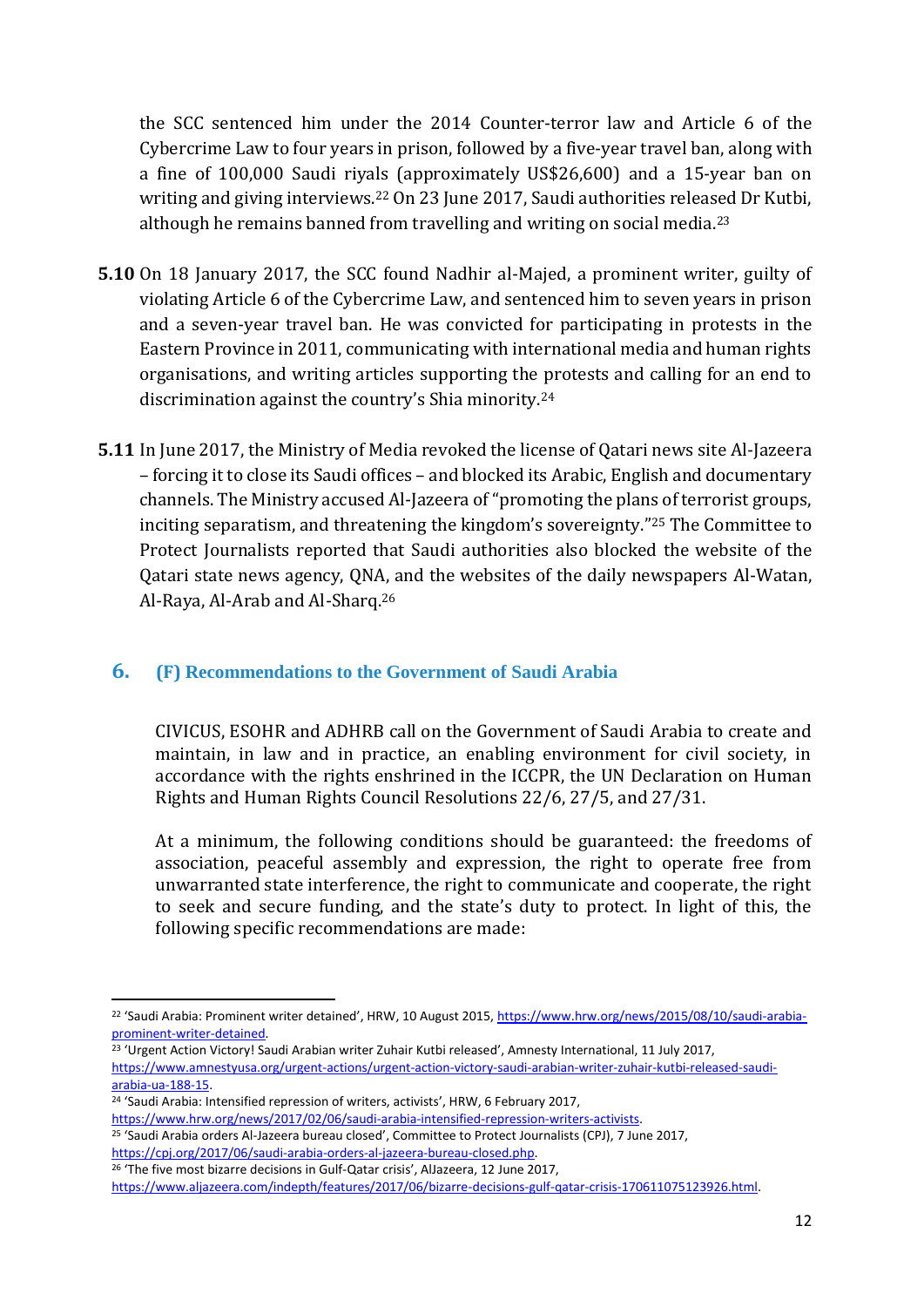#### **6.1 Regarding the freedom of association**

- Reform the 2015 Law on Associations to remove onerous restrictions on forming CSOs, including the requirement for the founders to deposit 5 million Saudi riyals upon an organisation's formation;
- Strictly define 'public order', 'public ethics', and 'national unity' in the 2015 Law on Associations so as to allow for the registration and legal operation of fully independent political and human rights-oriented CSOs, both at the legal and practical level;
- Reform the 2015 Law on Associations to take into account the views of civil society stakeholders and provide an enabling framework for the development of civil society in Saudi Arabia;
- Abolish criminal responsibility for organising and participating in the activities of non-registered organisations, and lift the ban on the activities of non-registered organisations;
- Refrain from acts leading to the closure of CSOs or the suspension of their peaceful activities, and instead promote a meaningful political dialogue that allows and embraces diverging views, including those of HRDs, CSOs, journalists, political activists and others;
- Immediately grant all CSOs that have been arbitrarily denied licences to operate a licence to function legally;
- Immediately release all HRDs, prisoners of conscience and activists who were arrested for crimes related to the peaceful freedom of association, and drop all charges against them.

#### **6.2 Regarding the protection of human rights defenders**

- Provide civil society members, journalists and HRDs a safe and secure environment to carry out their legitimate activities without fear or undue hindrance, obstruction, or legal and administrative harassment;
- Establish a fully independent and impartial commission to conduct thorough and effective investigations into all cases of attacks, harassment and intimidation against civil society members, journalists and HRDs, and bring perpetrators of such offences to justice;
- Immediately and unconditionally release all HRDs, civil society members, journalists and bloggers who were detained for exercising their right to the fundamental freedoms of association, peaceful assembly and expression, and review their cases to prevent further harassment;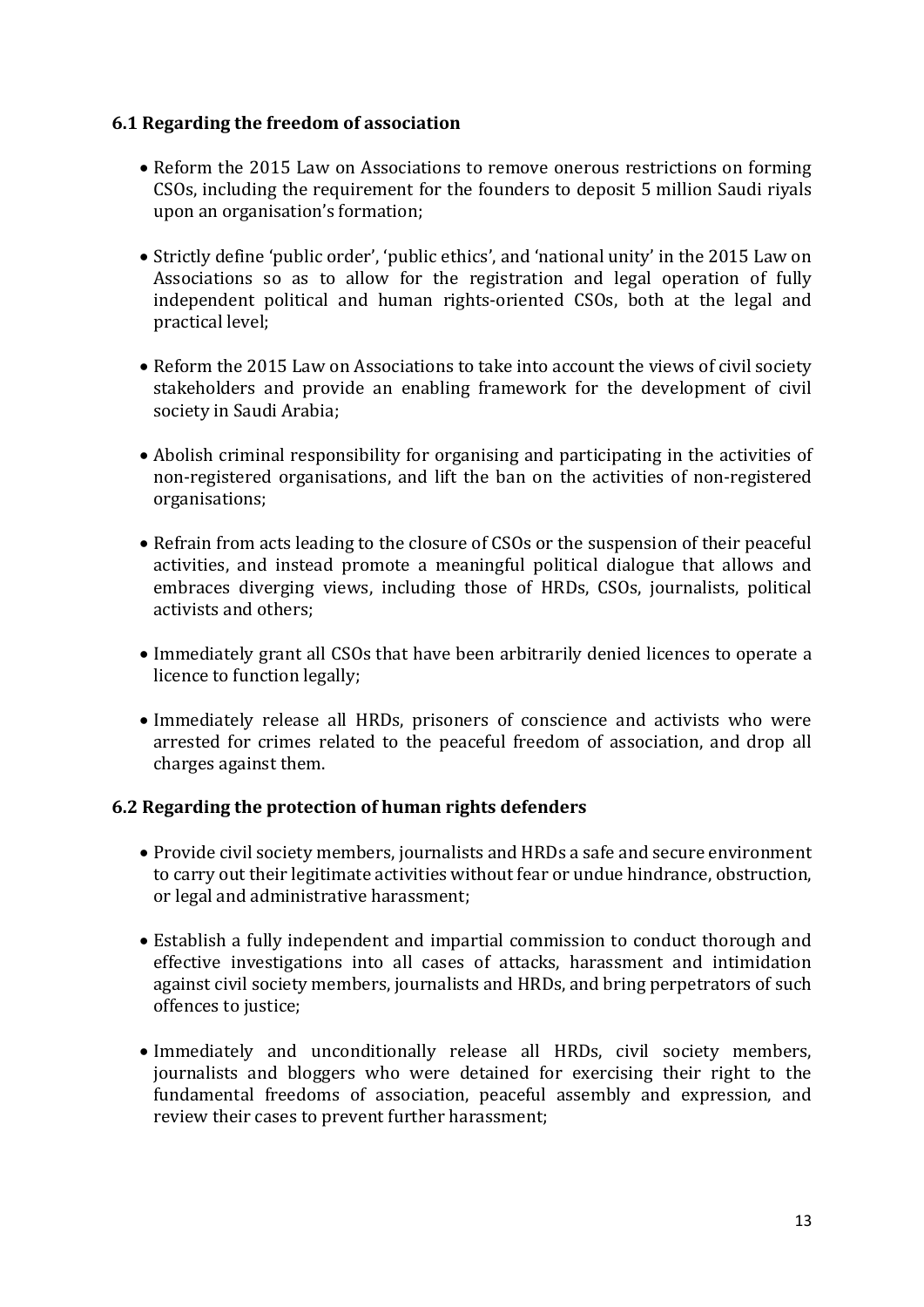- Remove Article 30 from the 2017 Counter-terror law, which expressly criminalises certain forms of peaceful dissent, and amend the law to ensure protections for the freedom of expression;
- Remove Article 6 from the 2007 Cybercrime Law and amend the law to ensure that HRDs, civil society activists, journalists and bloggers are protected from prosecution;
- Promulgate legislation promoting and protecting HRDs and civil society members and establish an independent and impartial mechanism to protect activists, in accordance with Human Rights Council resolution 27/31.

#### **6.3 Regarding the freedom of peaceful assembly**

- Promulgate a law granting residents the right to peaceful assembly;
- Immediately and unconditionally release all demonstrators, journalists and HRDs detained for exercising their right to the freedom of peaceful assembly;
- Immediately and impartially investigate the use of excessive force and extrajudicial killings against peaceful protesters and prosecute those responsible;
- Adopt best practices on the freedom of peaceful assembly, as put forward by the UN Special Rapporteur on the rights to freedom of peaceful assembly and of association in his 2012 annual report, which calls for procedures in which there is simple notification of assemblies being held, rather than explicit permission being needed to assemble;

#### **6.4 Regarding the freedom of expression, independence of the media and access to information**

- Amend the 2003 Press and Publication Law, 2007 Cybercrime Law and 2017 Counter-terror law to enshrine protections for free and peaceful expression and dissent and to ensure these laws are in line with international standards;
- Immediately and unconditionally release all journalists, bloggers and writers imprisoned because of their writings;
- Reform defamation, blasphemy and apostasy legislation, and bring such legislation into conformity with article 19 of the ICCPR;
- Ensure that journalists and writers may work freely and without fear of retribution for expressing critical opinions or covering topics the government may find sensitive;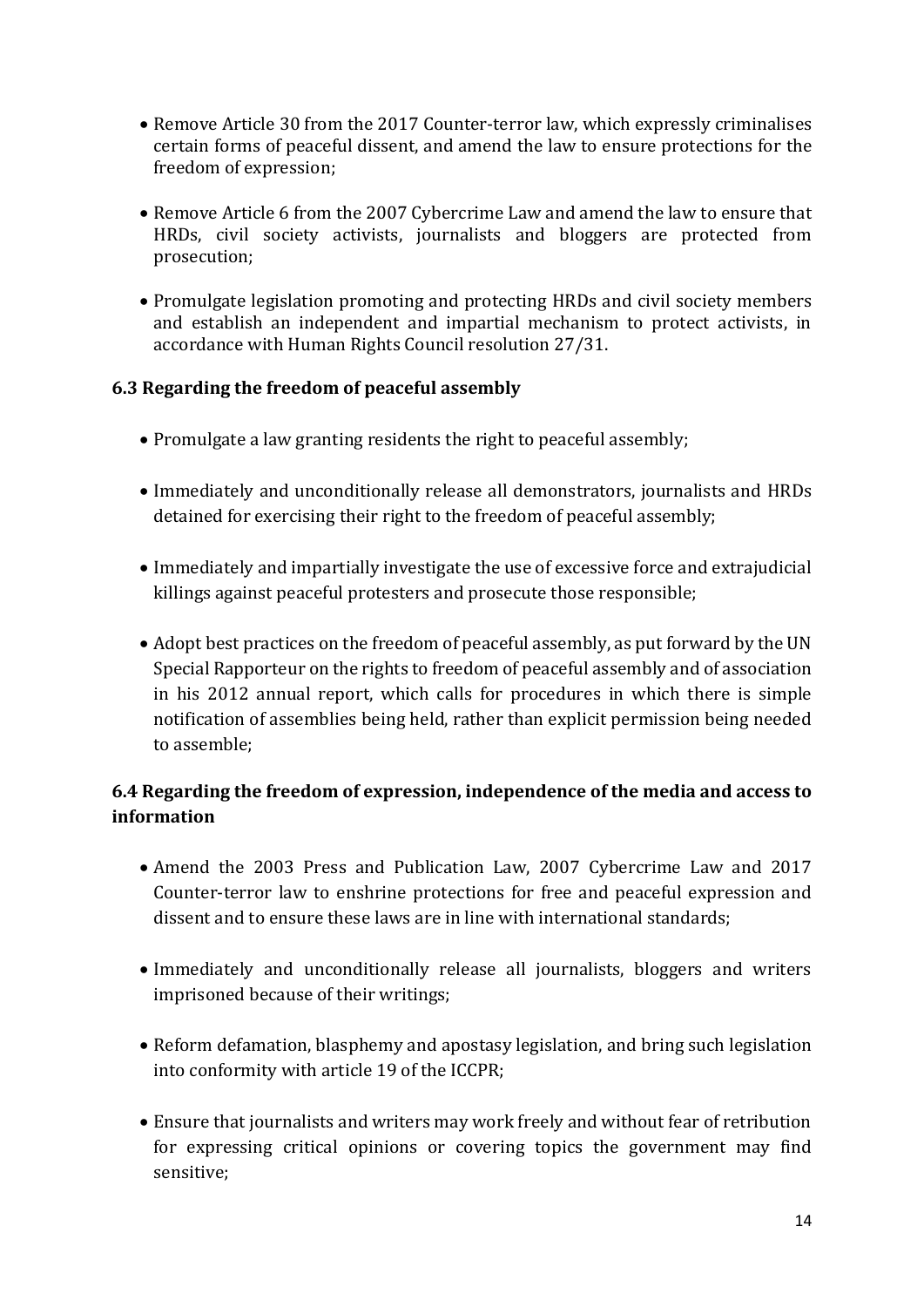- Adopt a framework for the protection of journalists from persecution, intimidation and harassment;
- Refrain from censoring social and conventional media and ensure that the freedom of expression is safeguarded in all forms, including in the arts.

#### **6.5 Regarding access to UN Special Procedures mandate holders**

 Extend a standing invitation to all UN Special Procedure mandate holders and prioritise official visits with the: 1) Special Rapporteur on the situation of human rights defenders; 2) Special Rapporteur on the promotion and protection of the right to freedom of opinion and expression; 3) Special Rapporteur on the rights to freedom of peaceful assembly and of association; 4) Special Rapporteur on the Independence of Judges and Lawyers; 5) Special Rapporteur on extrajudicial, summary or arbitrary executions; 6) Special Rapporteur on torture and other cruel, inhuman, or degrading treatment or punishmt; 7) Special Rapporteur on the rights to privacy; and 8) Working Group on Arbitrary Detention.

#### **6.6 Regarding state engagement with civil society**

- Implement transparent and inclusive mechanisms of public consultations with CSOs on all issues mentioned above and enable the more effective involvement of civil society in the preparation of law and policy;
- Include independent CSOs in the UPR process before finalising and submitting the national report;
- Systematically consult with civil society on the implementation of the UPR, including by holding periodical comprehensive consultations with a diverse range of civil society sectors;
- Incorporate the results of this UPR into action plans for the promotion and protection of all human rights, taking into account the proposals of civil society, and present a midterm evaluation report to the Human Rights Council on the implementation of the recommendations of this session.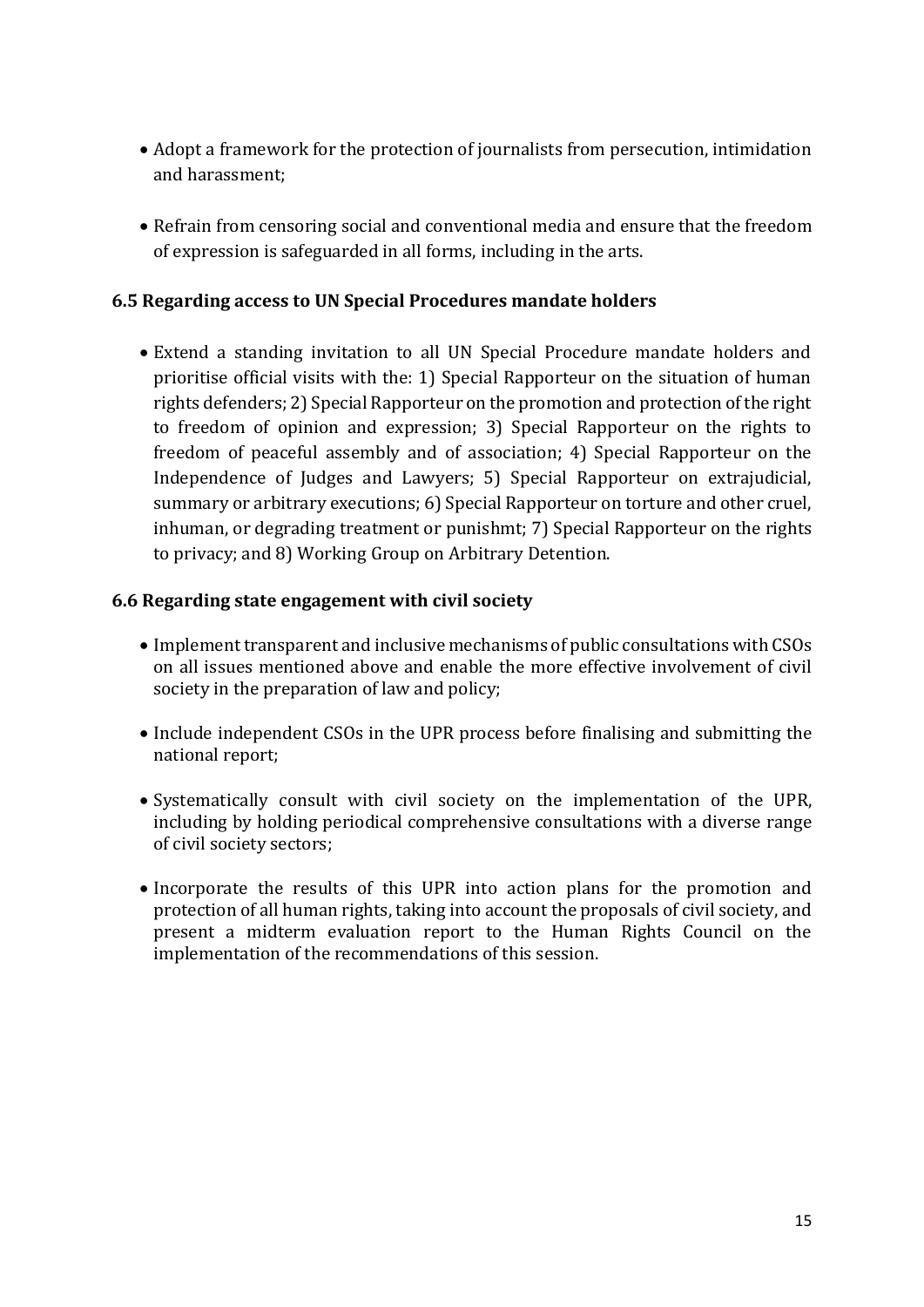## **Annex: Assessment of Implementation of civic space recommendations under the 2nd cycle**

| <b>Recommendation</b> | <b>Recommendation</b>                       | 2 <sup>nd</sup> Cycle | 2 <sup>nd</sup> Cycle | <b>Progress</b> | <b>Current</b>            |
|-----------------------|---------------------------------------------|-----------------------|-----------------------|-----------------|---------------------------|
| <b>Number</b>         | and State                                   | <b>Status</b>         | Implementation        |                 | <b>Assessment</b>         |
| 138.46                | Enhance legislative                         | Accepted              | Not implemented       | No              | Not                       |
|                       | reforms amongst                             |                       |                       | perceived       | implemented <sup>27</sup> |
|                       | others by taking                            |                       |                       | progress        |                           |
|                       | measures to ensure in                       |                       |                       |                 |                           |
|                       | the short term, as well                     |                       |                       |                 |                           |
|                       | as legally and in                           |                       |                       |                 |                           |
|                       | practice, the                               |                       |                       |                 |                           |
|                       | registration of fully                       |                       |                       |                 |                           |
|                       | independent human                           |                       |                       |                 |                           |
|                       | rights NGOs                                 |                       |                       |                 |                           |
|                       | (Netherlands)                               |                       |                       |                 |                           |
| 138.47                | Adopt laws to protect                       | Accepted              | Not implemented       | N <sub>o</sub>  | Not                       |
|                       | freedoms of                                 |                       |                       | perceived       | implemented <sup>28</sup> |
|                       | association,                                |                       |                       | progress        |                           |
|                       | expression, and                             |                       |                       |                 |                           |
|                       | religions, and give all                     |                       |                       |                 |                           |
|                       | individuals a legal                         |                       |                       |                 |                           |
|                       | basis to form NGOs                          |                       |                       |                 |                           |
|                       | without interference                        |                       |                       |                 |                           |
|                       | (United States of                           |                       |                       |                 |                           |
|                       | America)                                    |                       |                       |                 |                           |
| 138.48                | Accelerate the                              | Accepted              | Not implemented       | N <sub>o</sub>  | Not                       |
|                       | issuance of civil                           |                       |                       | perceived       | implemented <sup>29</sup> |
|                       | society regulations to                      |                       |                       | progress        |                           |
|                       | activate civil work in                      |                       |                       |                 |                           |
|                       | the areas of protecting                     |                       |                       |                 |                           |
|                       | and promoting human                         |                       |                       |                 |                           |
|                       | rights and develop the<br>capacities of the |                       |                       |                 |                           |
|                       | workers in the area of                      |                       |                       |                 |                           |
|                       | human rights and                            |                       |                       |                 |                           |
|                       | guarantee their work                        |                       |                       |                 |                           |
|                       | in freedom and                              |                       |                       |                 |                           |
|                       | independence (State                         |                       |                       |                 |                           |
|                       | of Palestine)                               |                       |                       |                 |                           |
| 138.49                | Adopt an NGO law                            | Accepted              | Not implemented       | N <sub>o</sub>  | Not                       |
|                       | which should take into                      |                       |                       | perceived       | implemented <sup>30</sup> |

<sup>&</sup>lt;sup>27</sup> See paragraphs  $2.6 - 2.11$ .

 $\overline{\phantom{a}}$ 

<sup>&</sup>lt;sup>28</sup> See paragraphs 2.3, 2,11, 3.1, and  $5.4 - 5.6$ .

 $29$  See paragraphs 2.4 – 2.9.

 $30$  See paragraphs  $2.8 - 2.9$ .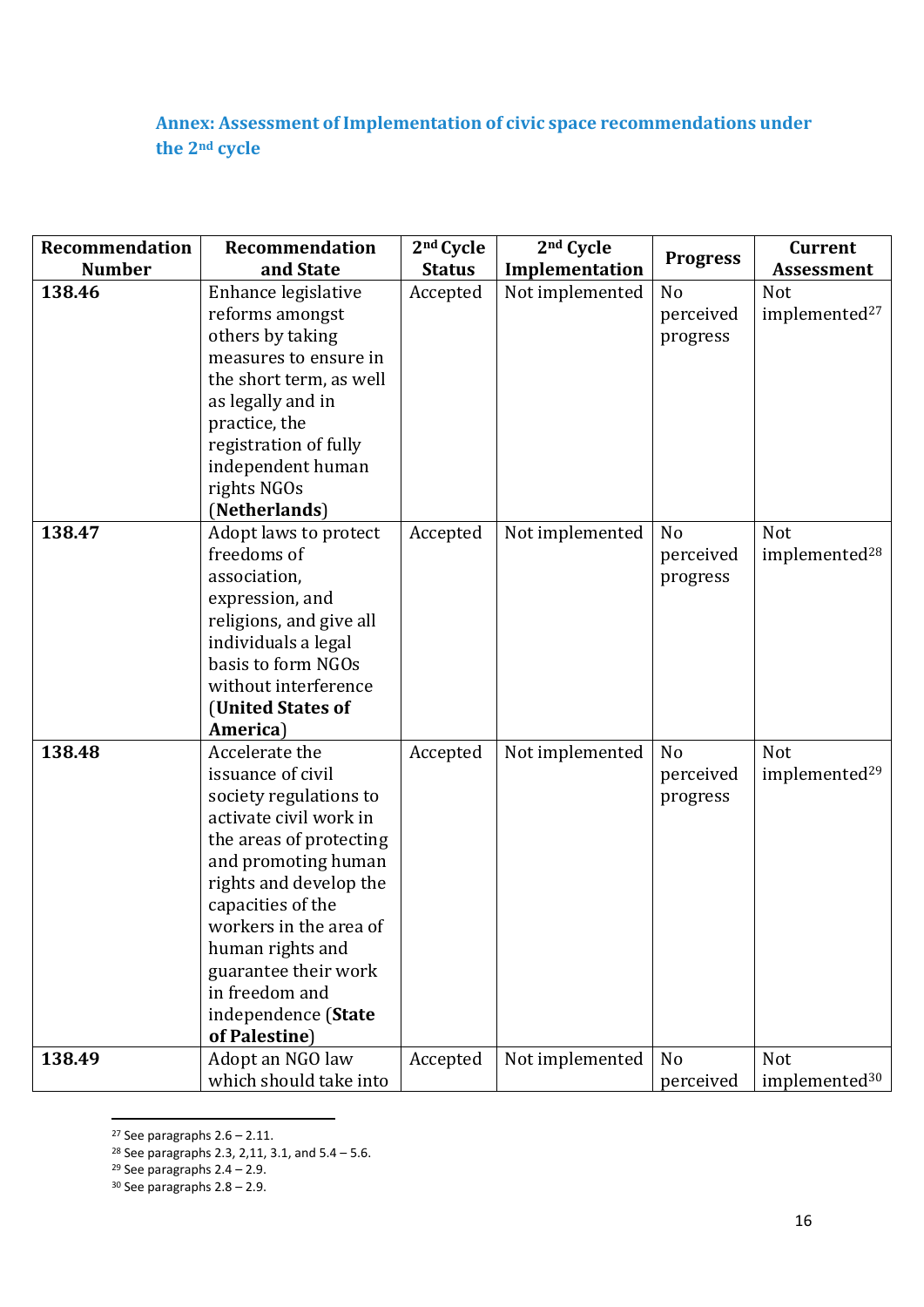|        | account the views of<br>civil society<br>stakeholders and<br>provide an enabling<br>framework for the<br>development of civil<br>society in Saudi Arabia<br>(Germany)                                                                                                                                         |          |                 | progress                                |                                  |
|--------|---------------------------------------------------------------------------------------------------------------------------------------------------------------------------------------------------------------------------------------------------------------------------------------------------------------|----------|-----------------|-----------------------------------------|----------------------------------|
| 138.50 | Set a time frame for<br>the enactment and<br>implementation of a<br>law on associations<br>which respects<br>international human<br>rights standards<br>(Ireland)                                                                                                                                             | Noted    | Not implemented | N <sub>o</sub><br>perceived<br>progress | Not<br>implemented <sup>31</sup> |
| 138.51 | Intensify its efforts to<br>pass a law on<br>associations<br>(Lithuania)                                                                                                                                                                                                                                      | Accepted | Not implemented | Perceived<br>progress                   | Implemented <sup>32</sup>        |
| 138.52 | Revise the 2011 law in<br>order to guarantee<br>freedom of opinion<br>and expression, as well<br>as freedom of<br>association and<br>peaceful assembly<br>(France)                                                                                                                                            | Accepted | Not implemented | N <sub>o</sub><br>perceived<br>progress | Not<br>implemented <sup>33</sup> |
| 138.53 | Bring its domestic<br>legislation in line with<br>the rights to freedom<br>of expression,<br>association, and<br>assembly, and to enact<br>and implement a law<br>of association enabling<br>all NGOs to operate<br>legally without<br>harassment and undue<br>government<br>interference (Czech<br>Republic) | Accepted | Not implemented | N <sub>o</sub><br>perceived<br>progress | Not<br>implemented <sup>34</sup> |

<sup>&</sup>lt;sup>31</sup> While Saudi Arabia has a Law on Associations, it is not in line with international standards of protecting and promoting free association and the work of independent CSOs. See paragraphs 2.6 – 2.7, and 2.9.

 $\overline{\phantom{a}}$ 

<sup>&</sup>lt;sup>32</sup> The government promulgated its Law on Associations after the 2<sup>nd</sup> cycle UPR. See paragraph 2.4.

<sup>&</sup>lt;sup>33</sup> The freedoms of association, opinion and expression, and peaceful assembly remain criminalised. See paragraphs 2.3, 3.2, 4.2, and 5.2.

<sup>34</sup> See paragraphs 2.3, 3.2, 4.2, and 5.2 for the criminalisation of association, expression, and assembly and paragraphs 2.9

<sup>–</sup> 2.11 about restrictions on NGO operations.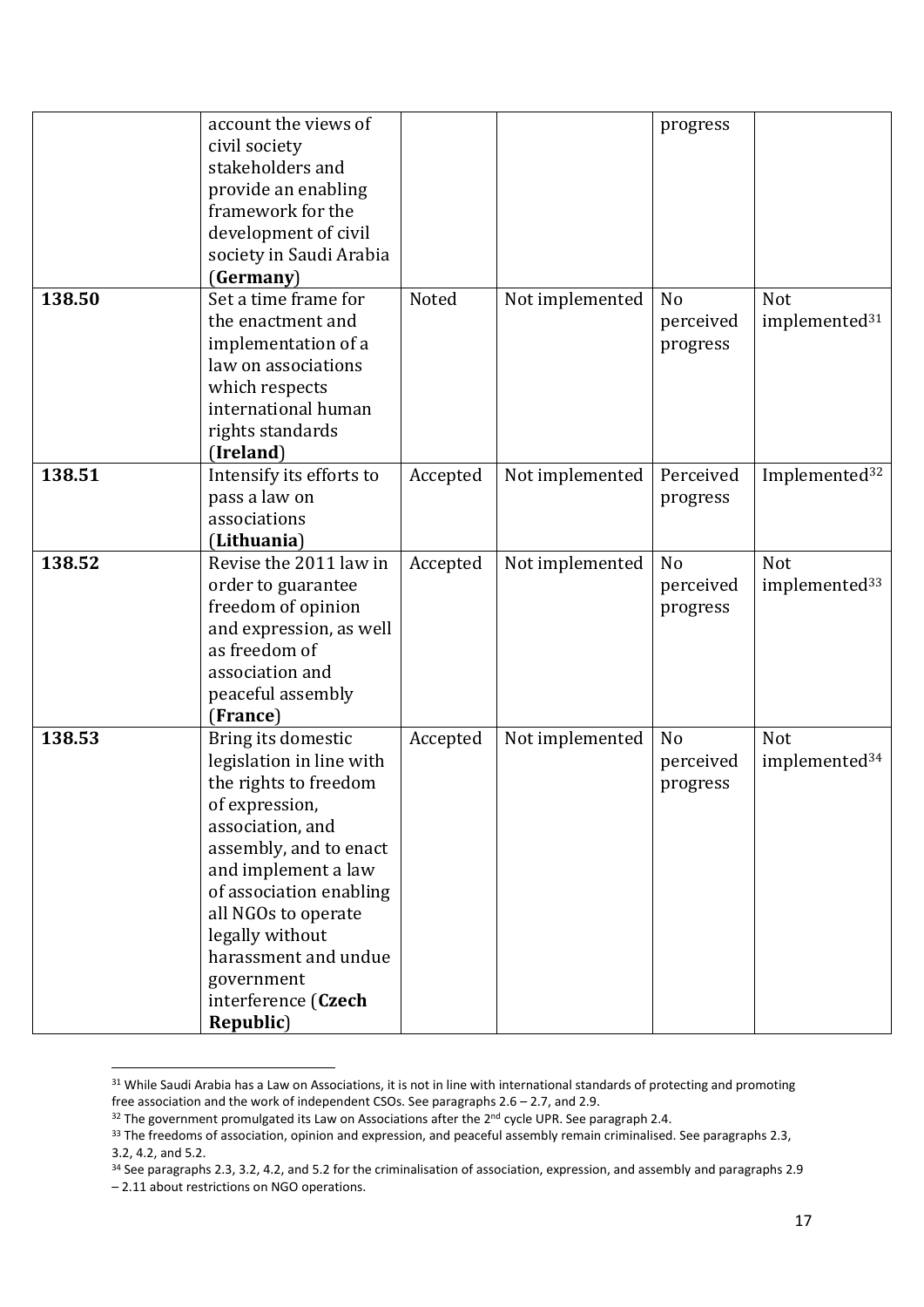| 138.54  | Take measures to<br>foster an enabling<br>environment for civil<br>society, including<br>through enacting and<br>implementing before<br>the next UPR a law on<br>associations to allow<br>for the legal creation<br>and registration of<br>independent civil<br>society associations<br>and organizations<br>(Canada) | Accepted | Not implemented | N <sub>o</sub><br>perceived<br>progress | Not<br>implemented <sup>35</sup> |
|---------|-----------------------------------------------------------------------------------------------------------------------------------------------------------------------------------------------------------------------------------------------------------------------------------------------------------------------|----------|-----------------|-----------------------------------------|----------------------------------|
| 138.172 | Allow the registration<br>of NGOs that are active<br>in the human rights<br>area, both at the legal<br>and practical level<br>(Belgium)                                                                                                                                                                               | Accepted | Not implemented | No<br>perceived<br>progress             | Not<br>implemented <sup>36</sup> |
| 138.173 | Strengthen human<br>rights training for<br>NGOs and help them to<br>carry out their work<br>professionally and<br>objectively (China)                                                                                                                                                                                 | Accepted | Not implemented | N <sub>o</sub><br>perceived<br>progress | Not<br>implemented <sup>37</sup> |

#### **7.2 Recommendations pertaining to free assembly**

| Recommendation | <b>Recommendation</b>    | 2 <sup>nd</sup> Cycle | 2 <sup>nd</sup> Cycle | <b>Progress</b> | <b>Current</b>            |
|----------------|--------------------------|-----------------------|-----------------------|-----------------|---------------------------|
| <b>Number</b>  | and State                | <b>Status</b>         | Implementation        |                 | <b>Assessment</b>         |
| 138.52         | Revise the 2011 law in   | Accepted              | <b>Not</b>            | No.             | <b>Not</b>                |
|                | order to guarantee       |                       | Implemented           | perceived       | implemented <sup>38</sup> |
|                | freedom of opinion and   |                       |                       | progress        |                           |
|                | expression, as well as   |                       |                       |                 |                           |
|                | freedom of association   |                       |                       |                 |                           |
|                | and peaceful assembly    |                       |                       |                 |                           |
|                | (France)                 |                       |                       |                 |                           |
| 138.53         | Bring its domestic       | Accepted              | Not implemented       | N <sub>o</sub>  | <b>Not</b>                |
|                | legislation in line with |                       |                       | perceived       | implemented <sup>39</sup> |
|                | the rights to freedom    |                       |                       | progress        |                           |

 $35$  See paragraphs 2.6 – 2.11.

 $\overline{\phantom{a}}$ 

 $36$  See paragraphs  $2.7 - 2.11$ .

 $37$  See paragraphs  $2.7 - 2.9$ .

<sup>&</sup>lt;sup>38</sup> The freedoms of association, opinion and expression, and peaceful assembly remain criminalised. See paragraphs 2.3, 3.2, 4.2, and 5.2.

<sup>&</sup>lt;sup>39</sup> See paragraphs 2.3, 3.2, 4.2, and 5.2 for the criminalisation of association, expression, and assembly and paragraphs 2.9

<sup>–</sup> 2.11 about restrictions on NGO operations.